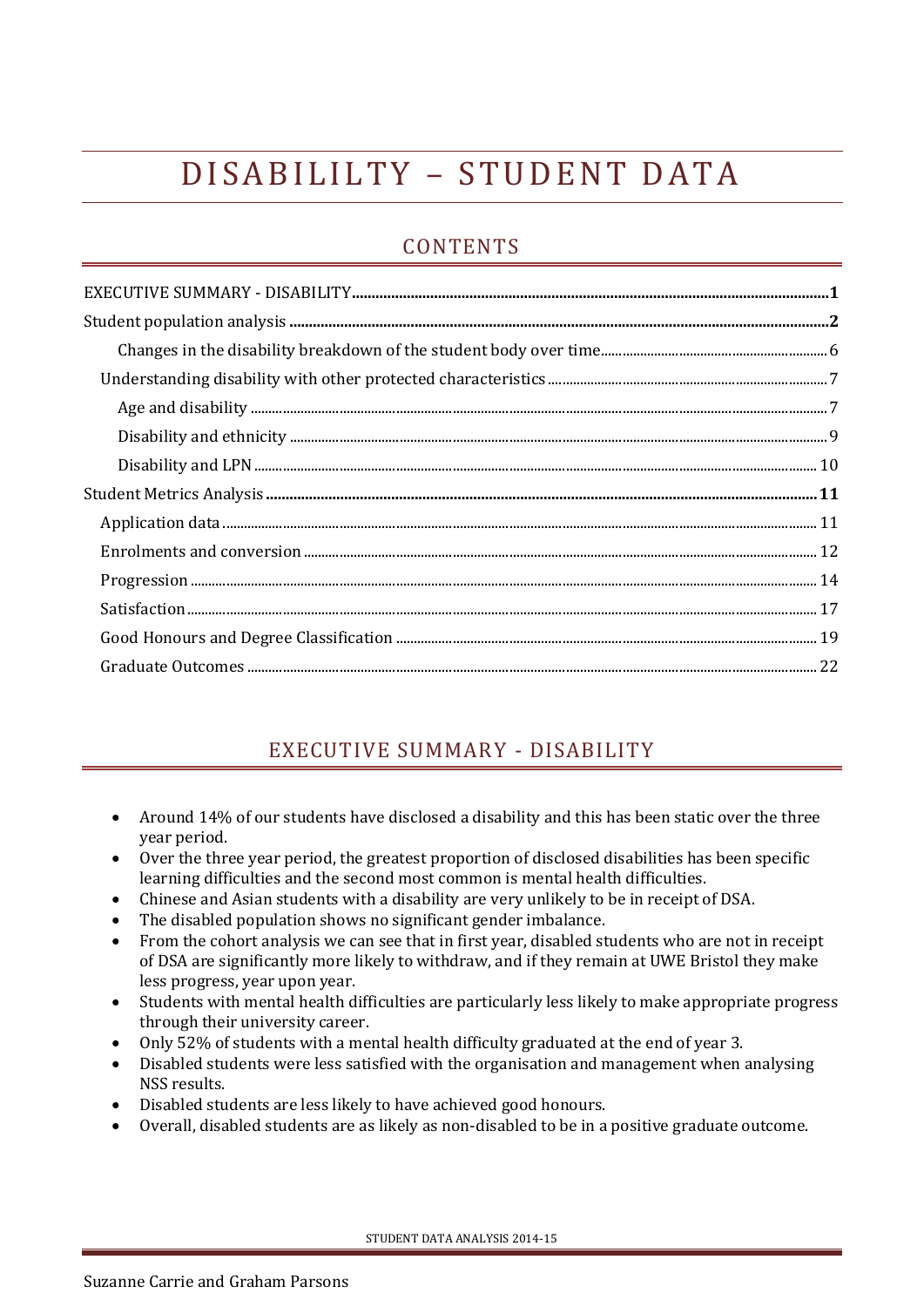# STUDENT POPULATION ANALYSIS

|                   | <b>Disabled</b> |       |       | <b>Not disabled</b> |       |       |
|-------------------|-----------------|-------|-------|---------------------|-------|-------|
| <b>Faculty</b>    | 12/13           | 13/14 | 14/15 | 12/13               | 13/14 | 14/15 |
| Arts, Creative    |                 |       |       |                     |       |       |
| Industries and    | 586             | 571   | 552   | 3105                | 2901  | 2687  |
| Education         |                 |       |       |                     |       |       |
| Business and      | 389             | 418   | 403   | 2978                | 3031  | 2991  |
| Law               |                 |       |       |                     |       |       |
| Environment       | 569             | 575   | 570   | 3288                | 3310  | 3211  |
| and Technology    |                 |       |       |                     |       |       |
| Health and        |                 |       |       |                     |       |       |
| Applied           | 788             | 812   | 791   | 4393                | 4438  | 4316  |
| Sciences          |                 |       |       |                     |       |       |
| <b>University</b> |                 |       |       |                     |       |       |
| total             | 2331            | 2376  | 2316  | 13763               | 13680 | 13204 |

<span id="page-1-0"></span>**Table 1** Faculty breakdown of students by age band (under/over 21)

As can be seen from **Table 1**, around 14% of all of our students have a disability and this has been static over the 3 year period; this is a greater proportion than the 11.6% of UK students that have disclosed a disabilty1. ACE has the largest proportion of disabled students and FBL has the lowest.

**Table 2** total number of students across 3 years who broken down by DSA status

|            | <b>Arts, Creative Industries and Education</b> | <b>Number</b> | Percentage |
|------------|------------------------------------------------|---------------|------------|
| <b>ACE</b> | IN RECEIPT OF DSA                              | 1265          | 74.01%     |
|            | STUDENT HAS DISABILITY AND NOT IN              | 44            | 2.55%      |
|            | <b>RECEIPT OF DSA</b>                          |               |            |
|            | STUDENT HAS DISABILITY BUT NOT KNOWN           | 401           | 23.44%     |
|            | WHETHER IN RECEIPT OF DSA                      |               |            |
| <b>FBL</b> | IN RECEIPT OF DSA                              | 819           | 67.73%     |
|            | STUDENT HAS DISABILITY AND NOT IN              | 40            | 3.31%      |
|            | <b>RECEIPT OF DSA</b>                          |               |            |
|            | STUDENT HAS DISABILITY BUT NOT KNOWN           | 350           | 28.96%     |
|            | WHETHER IN RECEIPT OF DSA                      |               |            |
| <b>FET</b> | IN RECEIPT OF DSA                              | 1231          | 71.82%     |
|            | STUDENT HAS DISABILITY AND NOT IN              | 109           | 6.36%      |
|            | <b>RECEIPT OF DSA</b>                          |               |            |
|            | STUDENT HAS DISABILITY BUT NOT KNOWN           | 374           | 21.82%     |
|            | WHETHER IN RECEIPT OF DSA                      |               |            |
| <b>HAS</b> | IN RECEIPT OF DSA                              | 1708          | 71.45%     |
|            | STUDENT HAS DISABILITY AND NOT IN              | 121           | 5.08%      |
|            | <b>RECEIPT OF DSA</b>                          |               |            |
|            | STUDENT HAS DISABILITY BUT NOT KNOWN           | 561           | 23.47%     |
|            | WHETHER IN RECEIPT OF DSA                      |               |            |

<u>.</u>

<sup>1</sup> Equality in HE: statistical report 2015: part 2: students, Equality Challenge Unit, p303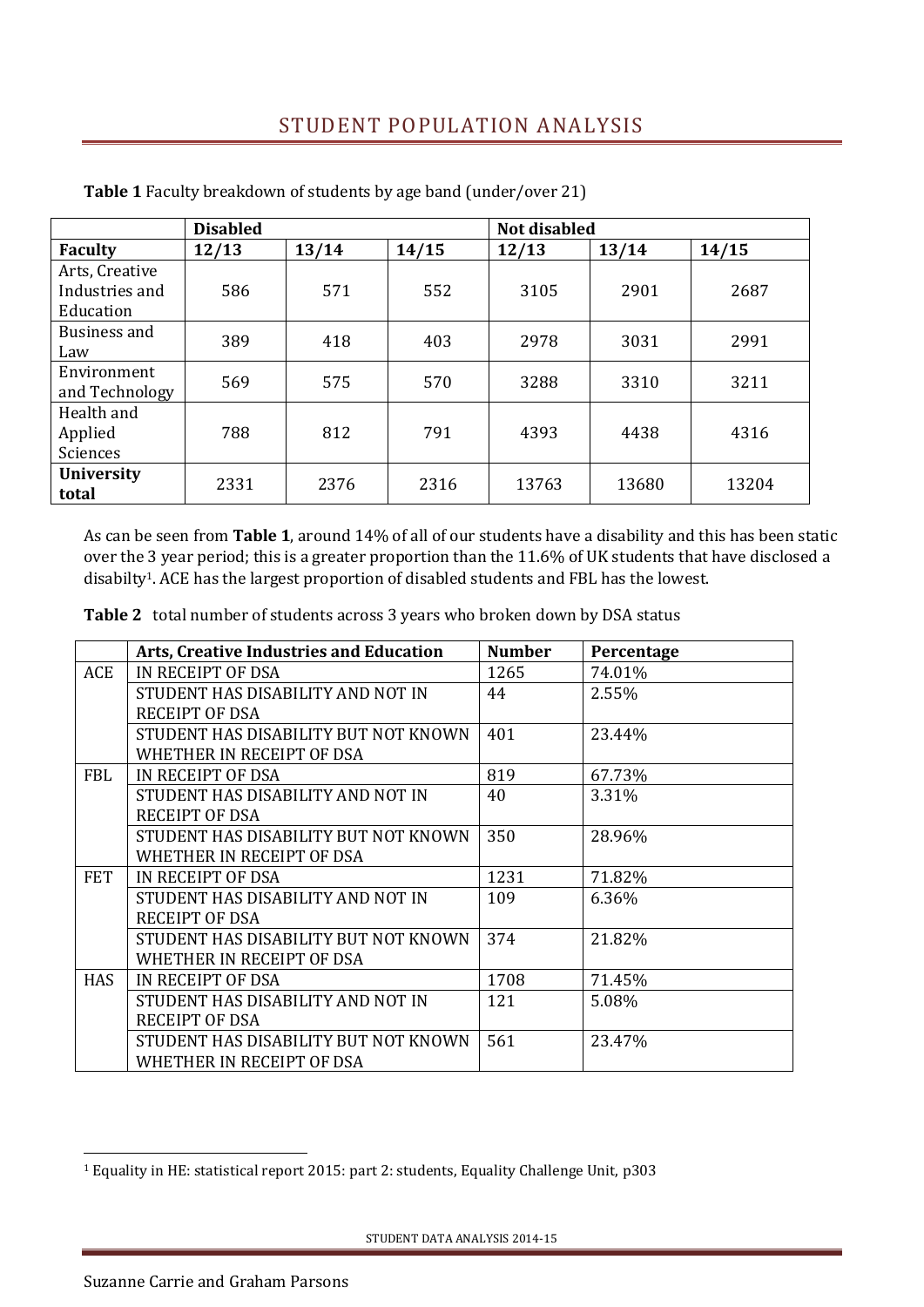**Table 2** compares DSA status for all 3 years of student enrolments (students can apply for DSA at any point during their time at university and as such, including enrolments solely from one year can be misleading).

It shows that a greater proportion of ACE students with disabilities are in receipt of DSA. The smallest proportion of students with a disability in receipt of DSA is in FBL where no data is held for almost 30% of disabled students.

| <b>Row Labels</b>            | 12/13 | 13/1 | 14/1 | 12/13  | 13/14  | 14/15         |
|------------------------------|-------|------|------|--------|--------|---------------|
|                              |       | 4    | 5.   |        |        |               |
| Specific Learning            | 1432  | 1452 | 1415 | 61.43% | 61.11% | 61.10         |
| <b>Difficulties</b>          |       |      |      |        |        | $\%$          |
| <b>AUTISTIC SPECTRUM</b>     | 58    | 52   | 60   | 2.49%  | 2.19%  | 2.59%         |
| <b>DISORDER</b>              |       |      |      |        |        |               |
| <b>BLIND/PARTIALLY</b>       | 23    | 26   | 14   | 0.99%  | 1.09%  | 0.60%         |
| <b>SIGHTED</b>               |       |      |      |        |        |               |
| DEAF/HEARING                 | 37    | 39   | 32   | 1.59%  | 1.64%  | 1.38%         |
| <b>IMPAIRMENT</b>            |       |      |      |        |        |               |
| DISABILITY NOT IN LIST       | 129   | 118  | 118  | 5.53%  | 4.97%  | 5.09%         |
| <b>MENTAL HEALTH</b>         | 281   | 298  | 287  | 12.05% | 12.54% | 12.39         |
| <b>DIFFICULTIES</b>          |       |      |      |        |        | $\frac{0}{0}$ |
| <b>MULTIPLE DISABILITIES</b> | 143   | 156  | 139  | 6.13%  | 6.57%  | 6.00%         |
| UNSEEN DISABILITY, E.G.      | 180   | 181  | 197  | 7.72%  | 7.62%  | 8.51%         |
| DIABETES, ASTHMA             |       |      |      |        |        |               |
| WHEELCHAIR                   | 48    | 54   | 54   | 2.06%  | 2.27%  | 2.33%         |
| USER/MOBILITY                |       |      |      |        |        |               |
| <b>DIFFICULTIES</b>          |       |      |      |        |        |               |

**Table 3** breakdown of disabilities at University level for 3 years

**Table 3** shows that over the 3 year period the greatest proportion of disclosed disabilities has been specific learning difficulties – and that this has remained stable. The second most common disability disclosure is around mental health difficulties and again the numbers have remained stable across the period. The only area where there has been a slight increase has been in unseen disabilities but the low numbers of students involved (an increase of 17 students) means any analysis from this increase is not possible.

**National comparison:** The Equality Challenge Unit report that since 2007/08, the number of disabled students disclosing a mental health difficulty has more than doubled and has been recorded at 12.8% in 2013/14.<sup>2</sup>

<sup>&</sup>lt;u>.</u> <sup>2</sup> [Equality in HE: statistical report 2015: part 2: students, Equality Challenge Unit, p301](http://www.ecu.ac.uk/wp-content/uploads/2015/11/Equality-in-higher-education-2015-STUDENTS-OSR.docx)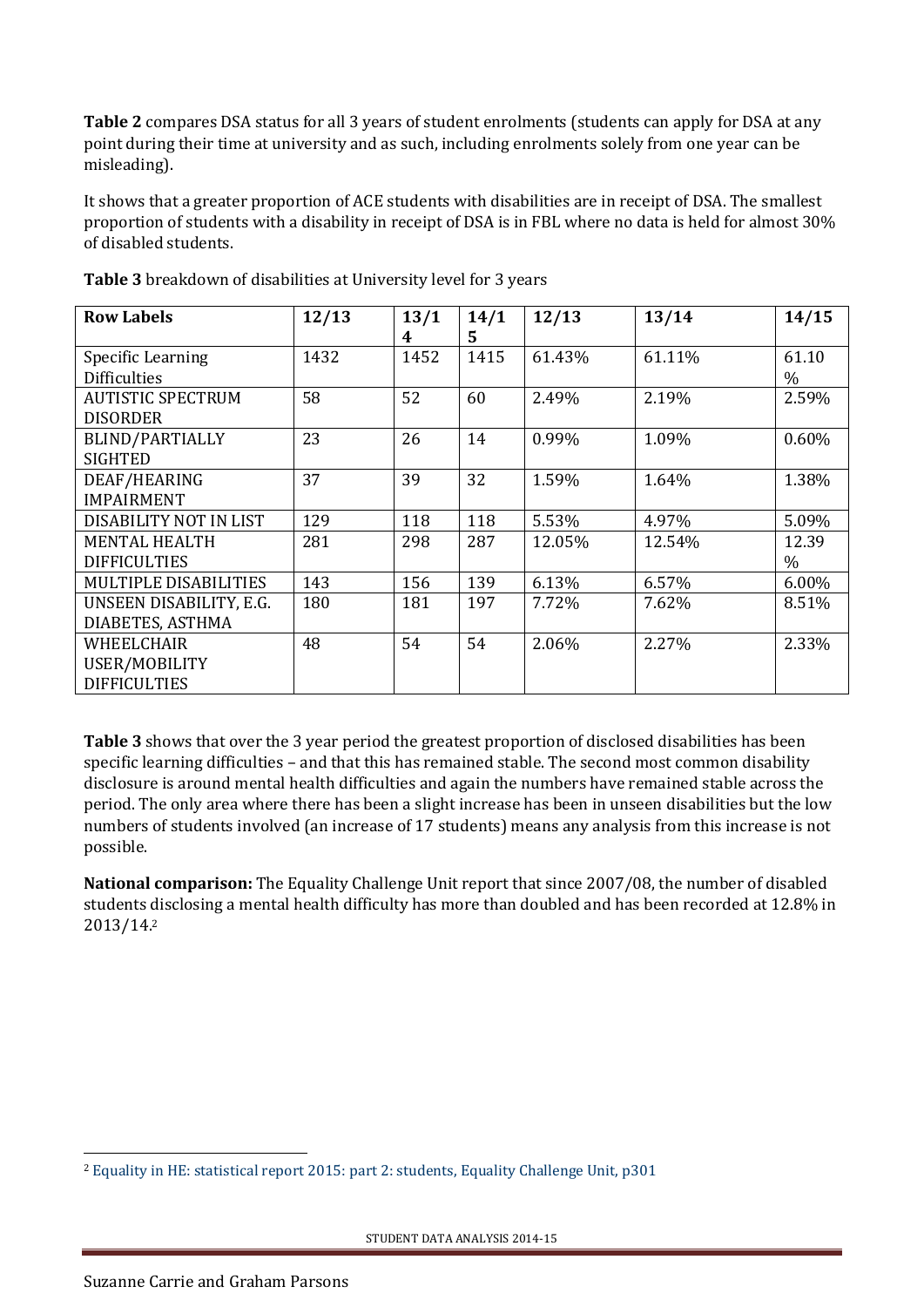| <b>Target Outcome</b>                          | <b>Disability</b>               | 12/13 | 13/14 | 14/15 | 12/13  | 13/14  | 14/15  |
|------------------------------------------------|---------------------------------|-------|-------|-------|--------|--------|--------|
| <b>Faculty Name</b>                            | Type2                           |       |       |       |        |        |        |
| <b>Arts, Creative</b><br><b>Industries and</b> | Learning<br><b>Difficulties</b> | 365   | 357   | 341   | 62.34% | 62.52% | 61.78% |
| <b>Education</b>                               | Mental Health<br>difficulties   | 77    | 80    | 78    | 13.15% | 14.01% | 14.04% |
|                                                | <b>Other</b><br>disabilities    | 144   | 134   | 134   | 24.51% | 23.47% | 24.18% |
| <b>Business and</b><br>Law                     | Learning<br><b>Difficulties</b> | 252   | 263   | 271   | 64.85% | 62.85% | 67.31% |
|                                                | Mental Health<br>difficulties   | 41    | 44    | 39    | 10.41% | 10.53% | 9.68%  |
|                                                | <b>Other</b><br>disabilities    | 96    | 111   | 93    | 24.74% | 26.63% | 23.01% |
| <b>Environment</b> and<br><b>Technology</b>    | Learning<br><b>Difficulties</b> | 372   | 371   | 365   | 65.38% | 64.52% | 64.04% |
|                                                | Mental Health<br>difficulties   | 43    | 51    | 49    | 7.56%  | 8.87%  | 8.60%  |
|                                                | Other<br>disabilities           | 154   | 153   | 156   | 27.07% | 26.61% | 27.37% |
| <b>Health and</b><br><b>Applied Sciences</b>   | Learning<br><b>Difficulties</b> | 443   | 461   | 438   | 56.22% | 56.81% | 55.34% |
|                                                | Mental Health<br>difficulties   | 121   | 123   | 122   | 15.30% | 15.15% | 15.36% |
|                                                | <b>Other</b><br>disabilities    | 224   | 228   | 232   | 28.48% | 28.04% | 29.30% |

**Table 4** learning difficulties, mental health difficulties and other disabilities by faculty

**Table 4** separates out the two most commonly disclosed disabilities and provides a breakdown to faculty level. This shows that Mental Health difficulties are most commonly reported in ACE and HAS, and least commonly reported in FET. HAS students have the lowest proportion of specific learning difficulties and an increasing proportion of students with other disabilities (further rudimentary analysis suggests these are likely to be unseen disabilities in particular).

**Table 5** departmental level breakdown of students by disability status

| <b>Faculty</b>        | <b>Department</b> | <b>Disabled</b> | Not disabled | <b>Disabled</b> | Not disabled |
|-----------------------|-------------------|-----------------|--------------|-----------------|--------------|
| <b>Arts, Creative</b> | Art and Design    | 209             | 690          | 23.26%          | 76.74%       |
| Industries and        | Arts and          | 88              | 680          | 11.40%          | 88.60%       |
| <b>Education</b>      | Cultural          |                 |              |                 |              |
|                       | Industries        |                 |              |                 |              |
|                       | Education         | 115             | 592          | 16.27%          | 83.73%       |
|                       | Film and          | 141             | 725          | 16.23%          | 83.77%       |
|                       | <b>Journalism</b> |                 |              |                 |              |
| <b>Business and</b>   | Accounting,       | 80              | 694          | 10.31%          | 89.69%       |
| Law                   | Economics and     |                 |              |                 |              |
|                       | Finance           |                 |              |                 |              |
|                       | Business and      | 229             | 1682         | 11.98%          | 88.02%       |
|                       | Management        |                 |              |                 |              |
|                       | Law               | 94              | 615          | 13.31%          | 86.69%       |
|                       |                   |                 |              |                 |              |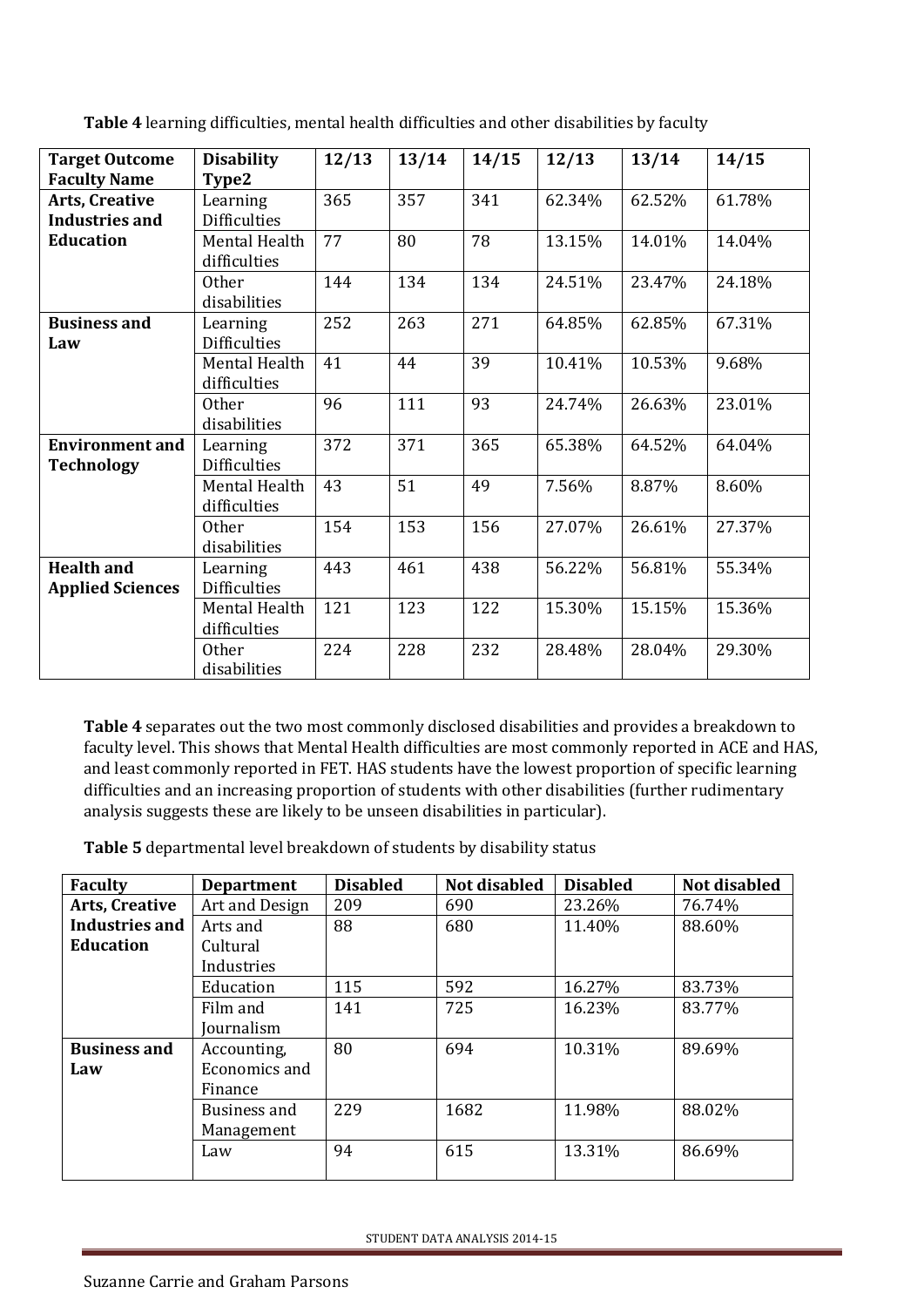| <b>Faculty</b>     | <b>Department</b>      | <b>Disabled</b> | Not disabled | <b>Disabled</b> | Not disabled |
|--------------------|------------------------|-----------------|--------------|-----------------|--------------|
|                    |                        |                 |              |                 |              |
|                    |                        |                 |              |                 |              |
| <b>Environment</b> | Architecture           | 160             | 760          | 17.35%          | 82.65%       |
| and                | and the Built          |                 |              |                 |              |
| <b>Technology</b>  | Environment            |                 |              |                 |              |
|                    | Computer               | 153             | 1002         | 13.25%          | 86.75%       |
|                    | Science and            |                 |              |                 |              |
|                    | Creative               |                 |              |                 |              |
|                    | Technologies           |                 |              |                 |              |
|                    | Engineering,           | 147             | 904          | 13.99%          | 86.01%       |
|                    | Design and             |                 |              |                 |              |
|                    | Mathematics            |                 |              |                 |              |
|                    | Geography and          | 111             | 546          | 16.83%          | 83.17%       |
|                    | Environmental          |                 |              |                 |              |
|                    | Management             |                 |              |                 |              |
| <b>Health and</b>  | <b>Allied Health</b>   | 118             | 607          | 16.28%          | 83.72%       |
| <b>Applied</b>     | Professions            |                 |              |                 |              |
| <b>Sciences</b>    | Biological,            | 170             | 898          | 15.92%          | 84.08%       |
|                    | <b>Biomedical and</b>  |                 |              |                 |              |
|                    | Analytical             |                 |              |                 |              |
|                    | Sciences               |                 |              |                 |              |
|                    | Health and             | 241             | 1262         | 16.05%          | 83.95%       |
|                    | <b>Social Sciences</b> |                 |              |                 |              |
|                    | Nursing and            | 262             | 1549         | 14.47%          | 85.53%       |
|                    | Midwifery              |                 |              |                 |              |
| <b>University</b>  |                        | 2316            | 13204        | 14.92%          | 85.08%       |

**Table 5** shows that within ACE, the greatest proportion of disabled students is within Art and Design – this department has the largest proportion of disabled students in the whole university. In FBL, the greatest proportion of disabled students is in Law and in FET, it is in Geography & Environmental Management. In HAS, the proportion of students with a disability is equal across all departments.



**Figure 1** proportion of students with a disability by faculty and year of study

**Figure 1** shows that the number of students disclosing a disability increases across each year for all faculties, with the greatest proportion of year 1 students disclosing in ACE. There is a significant proportion of FET's year 0 students who have disclosed a disability and the reduced level in year 1 suggests many of these students do not progress within UWE.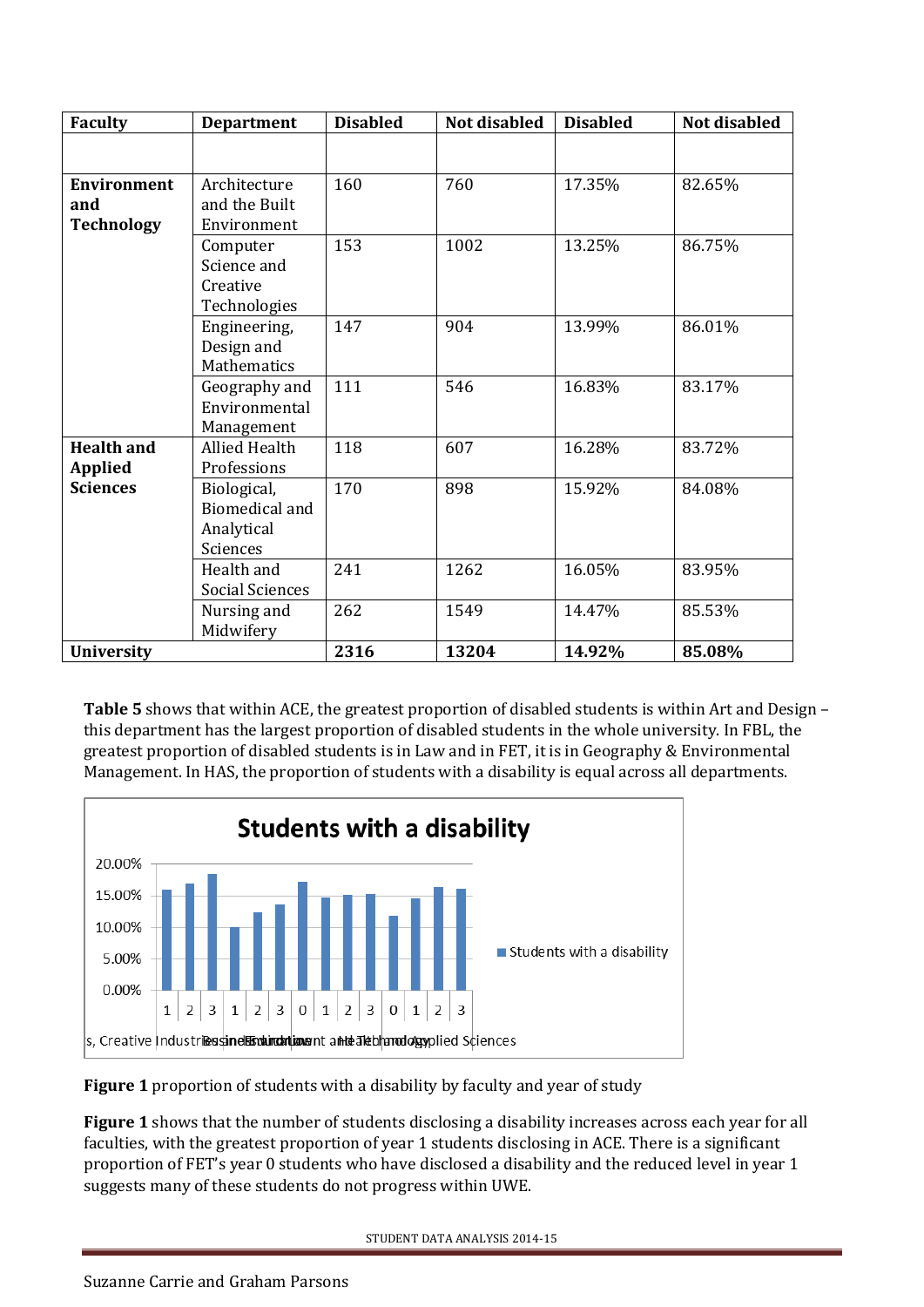

### <span id="page-5-0"></span>CHANGES IN THE DISABILITY BREAKDOWN OF THE STUDENT BODY OVER TIME

**Figure 2** Change over time of student numbers by disability status

The graph above shows that while for both groups there has been a slight decrease in total numbers of the 3 year period, the downward trajectory for non-disabled students is slightly steeper than for disabled students.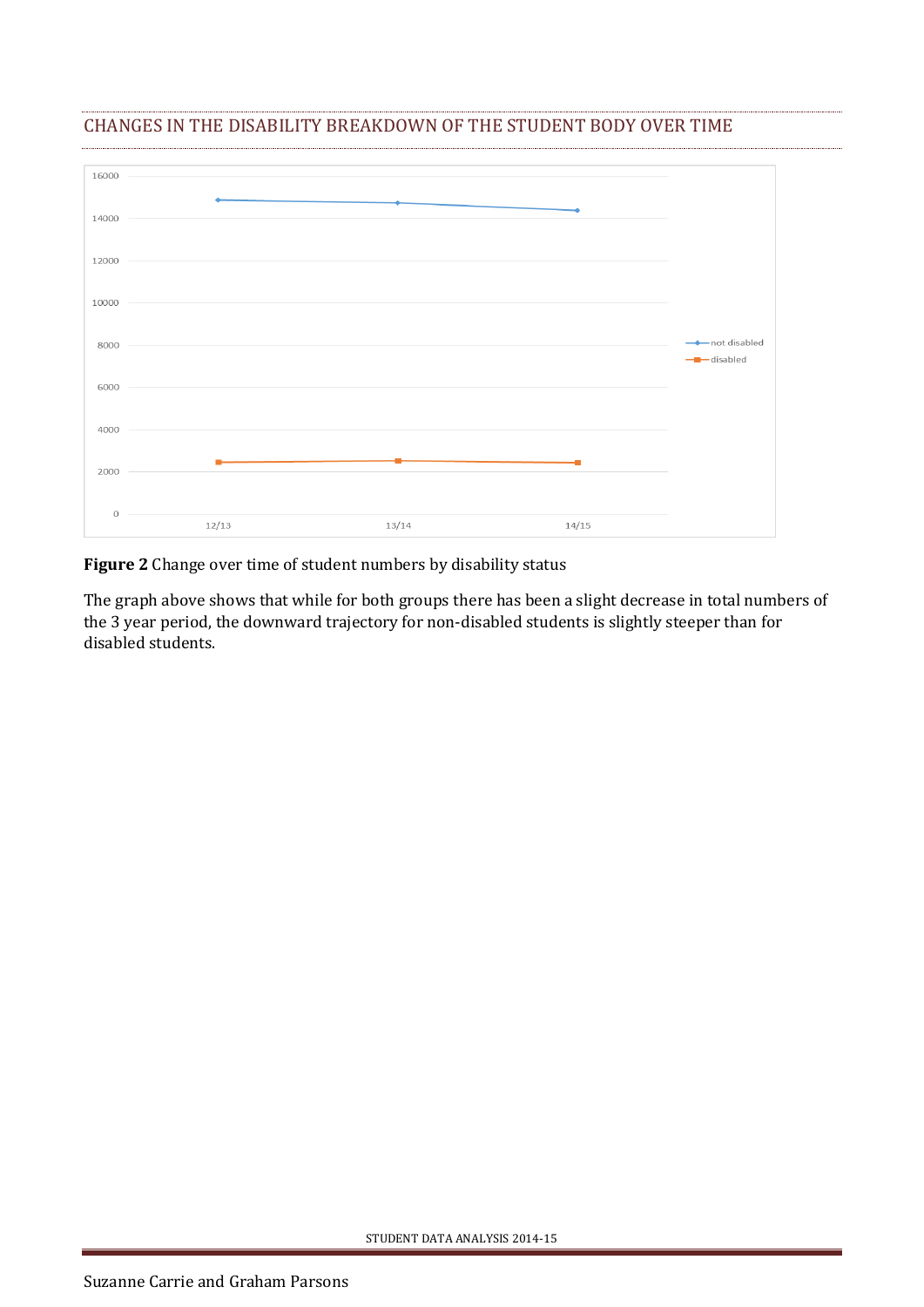# <span id="page-6-0"></span>UNDERSTANDING DISABILITY WITH OTHER PROTECTED CHARACTERISTICS

The following section will provide a simple 2x2 breakdown of the total number of students within the university in 2014/15 (and at faculty level) by age and the other protected characteristics in this report. Further analysis will be required to further investigate the significance of these comparisons.

### <span id="page-6-1"></span>AGE AND DISABILITY

#### **Table 6** Age and disability

| <b>Broad</b>         | <b>Type of disability</b>                       | 21 and | <b>Under</b> | 21 and | <b>Under</b> |
|----------------------|-------------------------------------------------|--------|--------------|--------|--------------|
| category             |                                                 | above  | 21           | above  | 21           |
| <b>Disability</b>    |                                                 | 2305   | 5468         | 19.18% | 12.99%       |
|                      | LEARNING DIFFICULTIES                           | 1206   | 3558         | 10.12% | 8.49%        |
|                      | <b>AUTISTIC SPECTRUM DISORDER</b>               | 38     | 143          | 0.33%  | 0.35%        |
|                      | <b>BLIND/PARTIALLY SIGHTED</b>                  | 23     | 45           | 0.20%  | 0.11%        |
|                      | DEAF/HEARING IMPAIRMENT                         | 36     | 94           | 0.31%  | 0.21%        |
|                      | DISABILITY NOT IN LIST                          | 141    | 273          | 1.17%  | 0.66%        |
|                      | MENTAL HEALTH DIFFICULTIES                      | 387    | 545          | 3.26%  | 1.30%        |
|                      | MULTIPLE DISABILITIES                           | 222    | 273          | 1.74%  | 0.63%        |
|                      | UNSEEN DISABILITY, E.G.<br>DIABETES, ASTHMA     | 179    | 436          | 1.49%  | 1.02%        |
|                      | WHEELCHAIR USER/MOBILITY<br><b>DIFFICULTIES</b> | 73     | 101          | 0.57%  | 0.23%        |
| <b>NO DISABILITY</b> |                                                 | 9578   | 36512        | 19.18% | 12.99%       |
| not known            |                                                 | 28     | 137          | 0.24%  | 0.34%        |

**Table 6** shows that more of the mature student population has disclosed a disability than the young population. In particular, the incidences of learning difficulties and mental health difficulties are greater within the mature student population. However, due to the larger number of young students, the total number of young students with a disability is greater than for mature students.

**Table 7** comparison of DSA status for disabled students by age

| <b>Row Labels</b>                                    | 21 and above | <b>Under 21</b> | 21 and above | <b>Under 21</b> |
|------------------------------------------------------|--------------|-----------------|--------------|-----------------|
| In receipt of DSA                                    | 521          | 1073            | 73%          | 67%             |
| Has disability but not in<br>receipt of DSA          | 23           | 43              | 3%           | 3%              |
| Has disability but not<br>known if in receipt of DSA | 167          | 489             | 23%          | 30%             |

**Table 7** shows that a greater proportion of mature students with a disability are in receipt of DSA than young students.

**Table 8** breakdown of students by faculty summarised by age and disabled/not disabled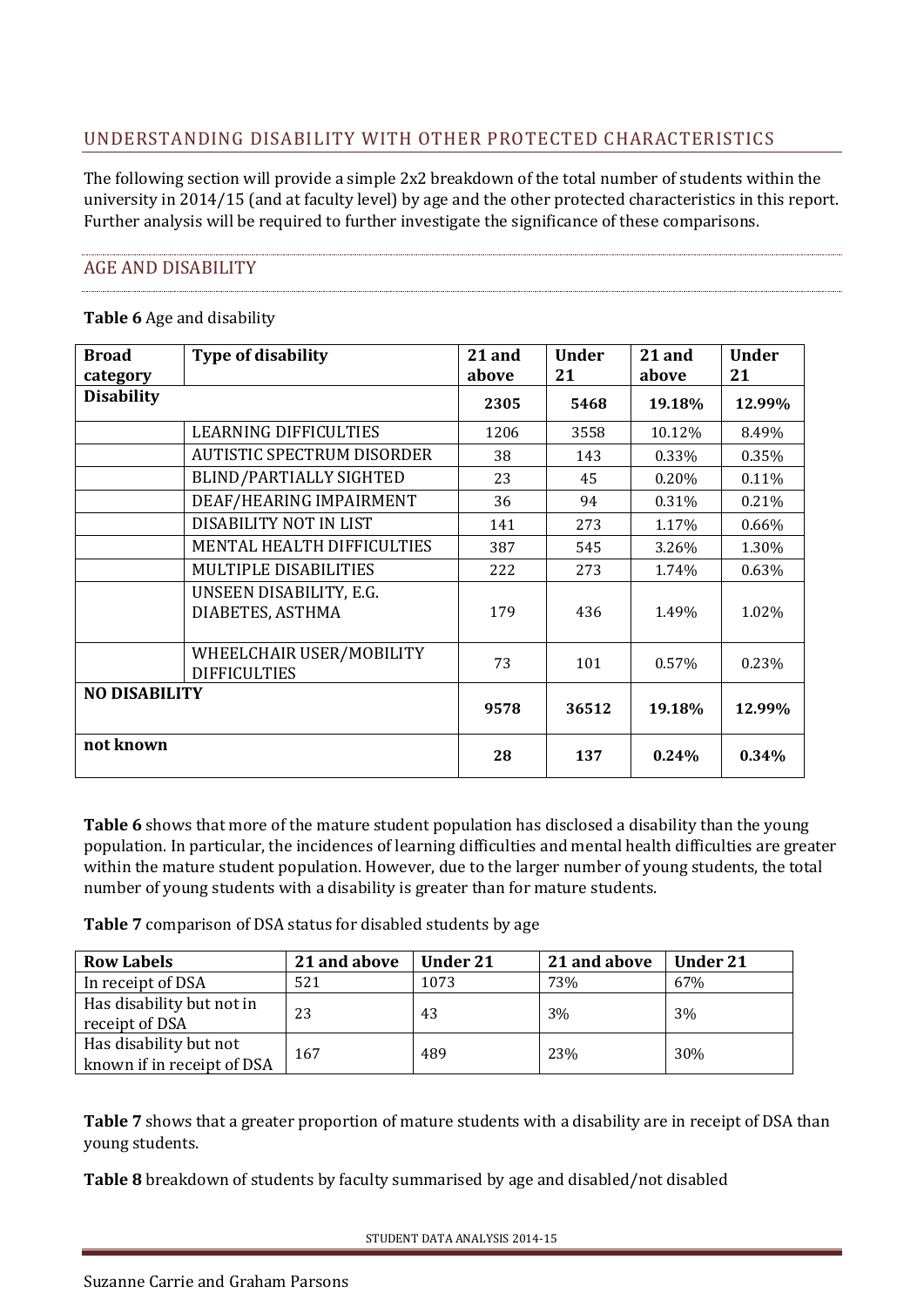|            |                 | 21 and | <b>Under 21</b> | 21 and | <b>Under 21</b> |
|------------|-----------------|--------|-----------------|--------|-----------------|
|            |                 | above  |                 | above  |                 |
| <b>ACE</b> | <b>Disabled</b> | 438    | 1307            | 22.81% | 14.97%          |
|            | Not disabled    | 1482   | 7596            | 77.19% | 85.03%          |
| <b>FBL</b> | <b>Disabled</b> | 177    | 1170            | 18.48% | 11.20%          |
|            | Not disabled    | 771    | 9222            | 81.52% | 88.80%          |
| <b>FET</b> | <b>Disabled</b> | 480    | 1375            | 21.06% | 13.51%          |
|            | Not disabled    | 1739   | 8666            | 78.94% | 86.49%          |
| <b>HAS</b> | <b>Disabled</b> | 1120   | 1319            | 18.02% | 13.63%          |
|            | Not disabled    | 5082   | 8340            | 81.98% | 86.37%          |

As can be seen from **Table 8**, ACE has the largest proportion of its mature student population who disclose a disability, followed closely by FET.

**Table 9** DSA status by faculty broken down by age

|            | <b>Row Labels</b>          | 21 and         | <b>Under 21</b> | 21 and | <b>Under 21</b> |
|------------|----------------------------|----------------|-----------------|--------|-----------------|
|            |                            | above          |                 | above  |                 |
| ACE        | In receipt of DSA          | 107            | 282             | 77%    | 68%             |
|            | Has disability but not in  | $\overline{2}$ | 5               | 1%     | $1\%$           |
|            | receipt of DSA             |                |                 |        |                 |
|            | Has disability but not     | 29             | 128             | 21%    | 31%             |
|            | known if in receipt of DSA |                |                 |        |                 |
| <b>FBL</b> | In receipt of DSA          | 36             | 231             | 70%    | 66%             |
|            | Has disability but not in  | 1              | 7               | 2%     | 2%              |
|            | receipt of DSA             |                |                 |        |                 |
|            | Has disability but not     | 14             | 114             | 28%    | 32%             |
|            | known if in receipt of DSA |                |                 |        |                 |
| <b>FET</b> | In receipt of DSA          | 99             | 294             | 70%    | 69%             |
|            | Has disability but not in  | 6              | 10              | 4%     | 2%              |
|            | receipt of DSA             |                |                 |        |                 |
|            | Has disability but not     | 36             | 125             | 26%    | 29%             |
|            | known if in receipt of DSA |                |                 |        |                 |
| <b>HAS</b> | In receipt of DSA          | 280            | 266             | 73%    | 65%             |
|            | Has disability but not in  | 14             | 21              | 4%     | 5%              |
|            | receipt of DSA             |                |                 |        |                 |
|            | Has disability but not     | 88             | 122             | 23%    | 30%             |
|            | known if in receipt of DSA |                |                 |        |                 |

**Table 9** shows that the pattern of more mature students with a disability being in receipt of DSA is replicated across all faculties. The greatest prevalence of disabled students not being in receipt of DSA is in FET and HAS; these faculties also have higher proportions of students for whom it is unknown whether they receive DSA.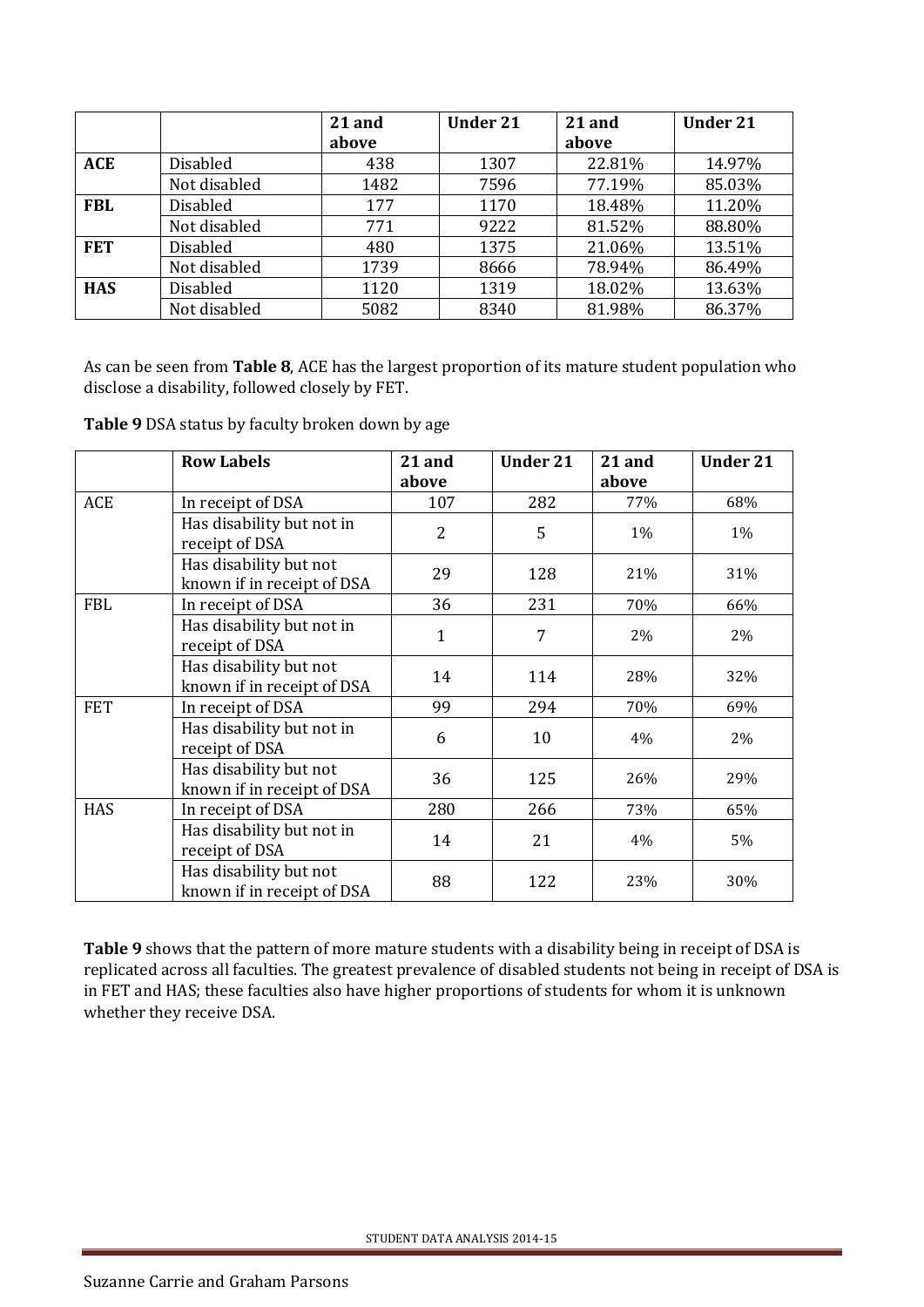### <span id="page-8-0"></span>DISABILITY AND ETHNICITY

| <b>Broad</b><br>category |           | <b>Disabled</b> | <b>Not</b><br>disabled | <b>Disabled</b> | <b>Not</b><br>disabled | <b>Disabled</b><br>and DSA |
|--------------------------|-----------|-----------------|------------------------|-----------------|------------------------|----------------------------|
| <b>BME</b>               |           | 813             | 6521                   | 11.11%          | 14.97%                 | 7.52%                      |
|                          | Asian     | 175             | 2031                   | 2.32%           | 4.72%                  | 4.67%                      |
|                          | Black     | 300             | 2300                   | 4.12%           | 5.21%                  | 9.11%                      |
|                          | Chinese   | 22              | 343                    | 0.27%           | 0.79%                  | 2.31%                      |
|                          | Mixed     | 277             | 1570                   | 3.86%           | 3.61%                  | 9.79%                      |
|                          | Other     | 39              | 277                    | 0.53%           | 0.64%                  | 7.96%                      |
| White                    | White     | 6528            | 36246                  | 88.35%          | 84.72%                 | 10.18%                     |
| Not Known                | Not Known | 45              | 131                    | 0.54%           | 0.32%                  | 10.31%                     |

**Table 10** breakdown of student numbers by disability and ethnicity and DSA status

**Table 10** The rate of disability disclosure for Chinese students is particularly low. It also shows that a smaller proportion of BME students with a disability are in receipt of DSA than white students. Particularly, Chinese and Asian students with a disability are very unlikely to be in receipt of DSA.

|                       |         | <b>Disabled</b> | <b>Not</b><br>disabled | <b>Disabled</b> | <b>Not</b><br>disabled | <b>Disabled</b><br>and DSA |
|-----------------------|---------|-----------------|------------------------|-----------------|------------------------|----------------------------|
| <b>Arts, Creative</b> | BME     | 156             | 777                    | 2.22%           | 1.82%                  | 13.17%                     |
| Industries and        | White   | 1576            | 8270                   | 21.90%          | 19.49%                 | 27.27%                     |
| <b>Education</b>      | Unknown | 13              | 31                     | 0.19%           | 0.08%                  | 11.82%                     |
| <b>Business and</b>   | BME     | 178             | 2071                   | 2.23%           | 4.54%                  | 3.93%                      |
| Law                   | White   | 1168            | 7887                   | 14.95%          | 17.52%                 | 12.50%                     |
|                       | Unknown |                 | 35                     | 0.01%           | 0.08%                  | 8.88%                      |
| Environment           | BME     | 175             | 1762                   | 2.38%           | 4.01%                  | 5.97%                      |
| and                   | White   | 1656            | 8616                   | 21.82%          | 20.05%                 | 26.67%                     |
| <b>Technology</b>     | Unknown | 24              | 27                     | 0.24%           | 0.07%                  | 11.22%                     |
| <b>Health and</b>     | BME     | 304             | 1911                   | 4.28%           | 4.60%                  | 10.60%                     |
| <b>Applied</b>        | White   | 2128            | 11473                  | 29.68%          | 27.65%                 | 8.33%                      |
| <b>Sciences</b>       | Unknown | 7               | 38                     | 0.10%           | 0.09%                  | 10.72%                     |

**Table 11** breakdown of students by faculty summarised by disability and ethnicity

**Table 11** shows that in ACE, disabled students are more likely to be BME than non-disabled students however; they are half as likely to be in receipt of DSA. It also shows that most of the disabled students in FBL are white and that the small numbers of disabled students in FBL who are also BME are very unlikely to be in receipt of DSA. This is likely to be related to the ethnic composition of the faculty; as we saw in the previous table, Asian and Chinese students are least likely to be in receipt of DSA and these groups represent a significant proportion of the FBL, BME cohort. In FET, fewer of the disabled students are BME in comparison to the non-disabled students and those that are, are much less likely to be in receipt of DSA than white students. In HAS, disabled students are as likely to be BME or white and BME disabled students are more likely to be in receipt of DSA than white disabled students.

### DISABILITY AND GENDER

**Table 12** breakdown of student numbers by disability status and gender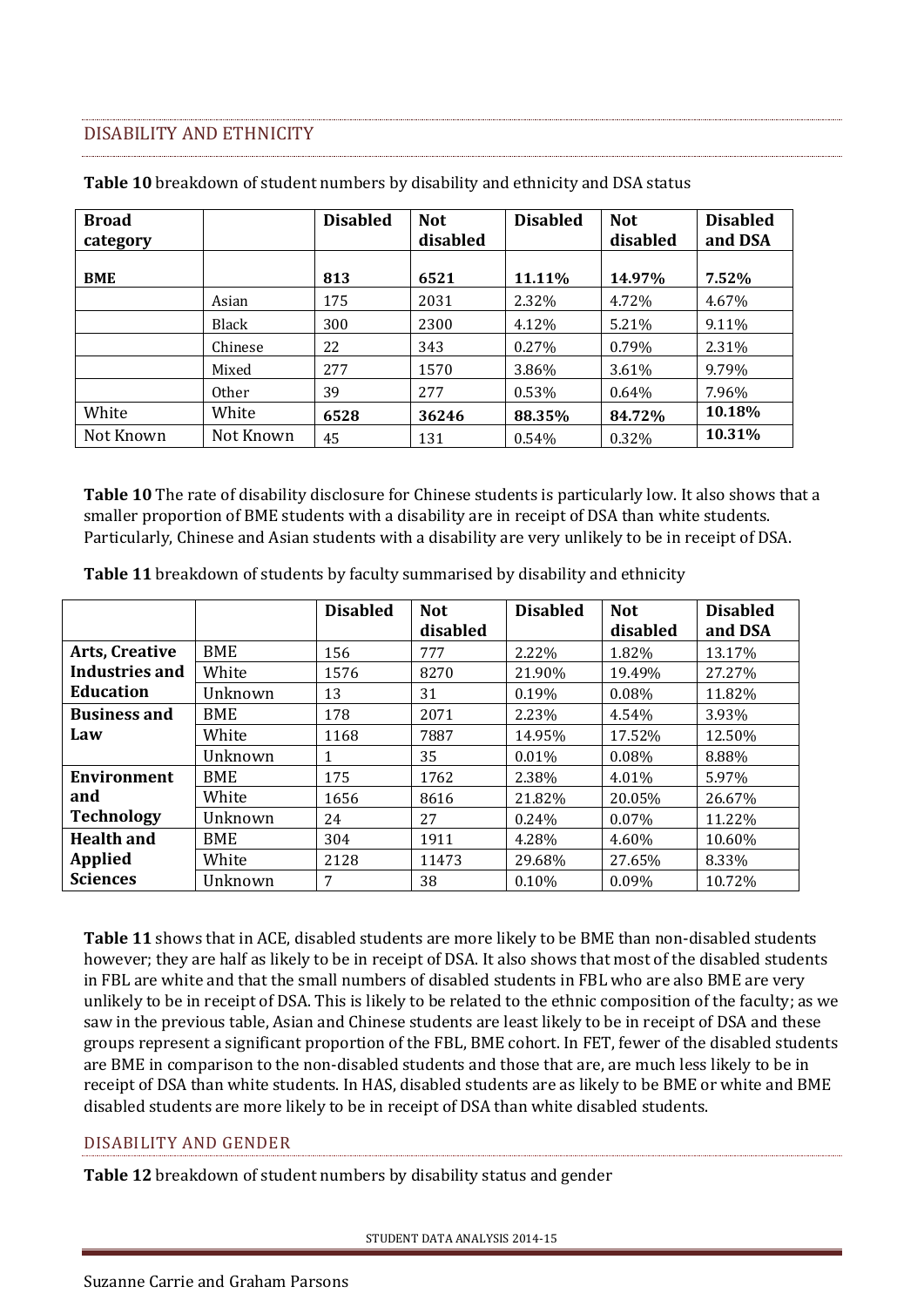| Gender        | <b>Disabled</b> | Not disabled | <b>Disabled</b> | Not disabled | <b>Disabled</b><br>and DSA |
|---------------|-----------------|--------------|-----------------|--------------|----------------------------|
| <b>FEMALE</b> | 4058            | 23506        | 52.96%          | 51.33%       | 10.72%                     |
| <b>MALE</b>   | 3715            | 22749        | 47.04%          | 48.67%       | 9.80%                      |

**Table 12** shows that there is no greater gender imbalance for disabled students in comparison to nondisabled students – both groups are slightly more likely to be female. Female students with a disability are also slightly more likely to be in receipt of DSA than male students.

|                       |        | <b>Disabled</b> | <b>Not</b> | <b>Disabled</b> | <b>Not</b> | <b>Disabled</b> |
|-----------------------|--------|-----------------|------------|-----------------|------------|-----------------|
|                       |        |                 | disabled   |                 | disabled   | and DSA         |
| <b>Arts, Creative</b> | Female | 373             | 1788       | 17.26%          | 82.74%     | 12.08%          |
| <b>Industries and</b> | Male   |                 |            |                 |            |                 |
| <b>Education</b>      |        | 179             | 899        | 16.60%          | 83.40%     | 11.83%          |
| <b>Business and</b>   | Female | 187             | 1242       | 13.09%          | 86.91%     | 8.87%           |
| Law                   | Male   | 216             | 1749       | 10.99%          | 89.01%     | 7.11%           |
| Environment           | Female | 117             | 577        | 16.86%          | 83.14%     | 11.82%          |
| and                   | Male   |                 |            |                 |            |                 |
| <b>Technology</b>     |        | 453             | 2634       | 14.67%          | 85.33%     | 10.07%          |
| <b>Health and</b>     | Female | 559             | 3106       | 15.25%          | 84.75%     | 11.36%          |
| <b>Applied</b>        | Male   |                 |            |                 |            |                 |
| <b>Sciences</b>       |        | 232             | 1210       | 16.11%          | 83.89%     | 12.08%          |

**Table 13** breakdown of students by faculty summarised by age and gender

**Table 13** shows that in all faculties, disabled students are more likely to be female than male. Further, in all faculties except for HAS, female disabled students are more likely to be in receipt of DSA.

### <span id="page-9-0"></span>DISABILITY AND LPN

**Table 14** breakdown of young student numbers by disability and LPN status

|               | <b>Disabled</b> | Not disabled | <b>Disabled</b> | <b>Not disabled</b> |
|---------------|-----------------|--------------|-----------------|---------------------|
| LPN Young     | 575             | 4675         | 10.56%          | 12.84%              |
| Young not LPN | 4893            | 31974        | 89.44%          | 87.16%              |

**Table 14** shows that disabled students are less likely to be from an LPN postcode than non-disabled students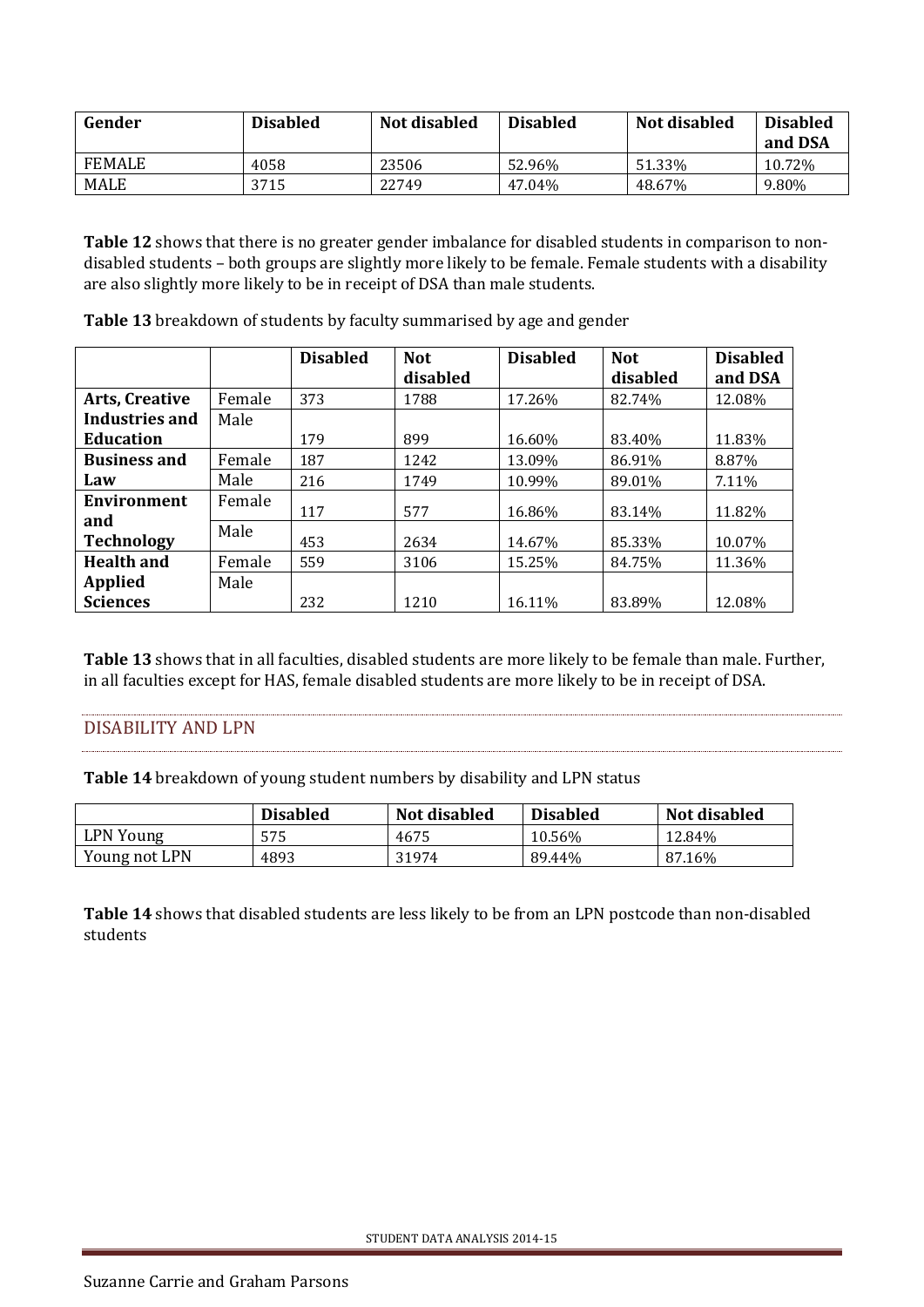|                         |            | <b>Disabled</b> | <b>Not disabled</b> | <b>Disabled</b> | Not disabled |
|-------------------------|------------|-----------------|---------------------|-----------------|--------------|
| <b>Arts, Creative</b>   | <b>LPN</b> |                 |                     |                 |              |
| Industries and          | Young      | 146             | 1009                | 11.34%          | 13.38%       |
| Education               | Young not  |                 |                     |                 |              |
|                         | <b>LPN</b> | 1161            | 6587                | 88.66%          | 86.62%       |
| <b>Business and</b>     | <b>LPN</b> |                 |                     |                 |              |
| Law                     | Young      | 103             | 1083                | 8.61%           | 11.77%       |
|                         | Young not  |                 |                     |                 |              |
|                         | <b>LPN</b> | 1067            | 8139                | 91.39%          | 88.23%       |
| <b>Environment and</b>  | <b>LPN</b> |                 |                     |                 |              |
| <b>Technology</b>       | Young      | 138             | 1114                | 9.96%           | 12.99%       |
|                         | Young not  |                 |                     |                 |              |
|                         | <b>LPN</b> | 1237            | 7552                | 90.04%          | 87.01%       |
| <b>Health and</b>       | <b>LPN</b> |                 |                     |                 |              |
| <b>Applied Sciences</b> | Young      | 161             | 1154                | 12.31%          | 13.90%       |
|                         | Young not  |                 |                     |                 |              |
|                         | <b>LPN</b> | 1158            | 7186                | 87.69%          | 86.10%       |

**Table 15** breakdown of young students numbers by disability for faculties

<span id="page-10-0"></span>**Table 15** shows that in all faculties disabled students were less likely to be from an LPN postcode than non-disabled students.

# STUDENT METRICS ANALYSIS

### <span id="page-10-1"></span>APPLICATION DATA

**Table 16** Applications in 2014/15 broken down by disability

|                   |                                                      | <b>Disabled</b><br><b>Student</b> | N <sub>0</sub><br>disability | <b>Disabled Student</b><br>$\frac{0}{0}$ | <b>No Disability</b><br>$\%$ |
|-------------------|------------------------------------------------------|-----------------------------------|------------------------------|------------------------------------------|------------------------------|
| <b>University</b> |                                                      | 2,682                             | 25,662                       | 9%                                       | 91%                          |
|                   | Faculty total                                        | 770                               | 5,755                        | 12%                                      | 88%                          |
|                   | Art and Design                                       | 271                               | 1,590                        | 15%                                      | 85%                          |
| ACE               | Arts and Cultural Industries                         | 123                               | 1,250                        | 9%                                       | 91%                          |
|                   | Education                                            | 137                               | 1,298                        | 10%                                      | 90%                          |
|                   | Film and Journalism                                  | 239                               | 1,617                        | 13%                                      | 87%                          |
|                   | Faculty total                                        | 313                               | 4,256                        | 7%                                       | 93%                          |
|                   | Accounting, Economics and Finance                    | 42                                | 758                          | 5%                                       | 95%                          |
| <b>FBL</b>        | <b>Business and Management</b>                       | 220                               | 2,597                        | 8%                                       | 92%                          |
|                   | Law                                                  | 51                                | 901                          | 5%                                       | 95%                          |
|                   | Faculty total                                        | 591                               | 5,024                        | 11%                                      | 89%                          |
|                   | Architecture and the Built Environment               | 157                               | 1,299                        | 11%                                      | 89%                          |
| <b>FET</b>        | <b>Computer Science and Creative</b><br>Technologies | 189                               | 1,526                        | 11%                                      | 89%                          |
|                   | Engineering, Design and Mathematics                  | 153                               | 1,380                        | 10%                                      | 90%                          |
|                   | Geography and Environmental<br>Management            | 92                                | 819                          | 10%                                      | 90%                          |
|                   | Faculty total                                        | 990                               | 9,937                        | 9%                                       | 91%                          |
| <b>HAS</b>        | <b>Allied Health Professions</b>                     | 231                               | 2,398                        | 9%                                       | 91%                          |
|                   | Biological, Biomedical and Analytical<br>Sciences    | 159                               | 1,332                        | 11%                                      | 89%                          |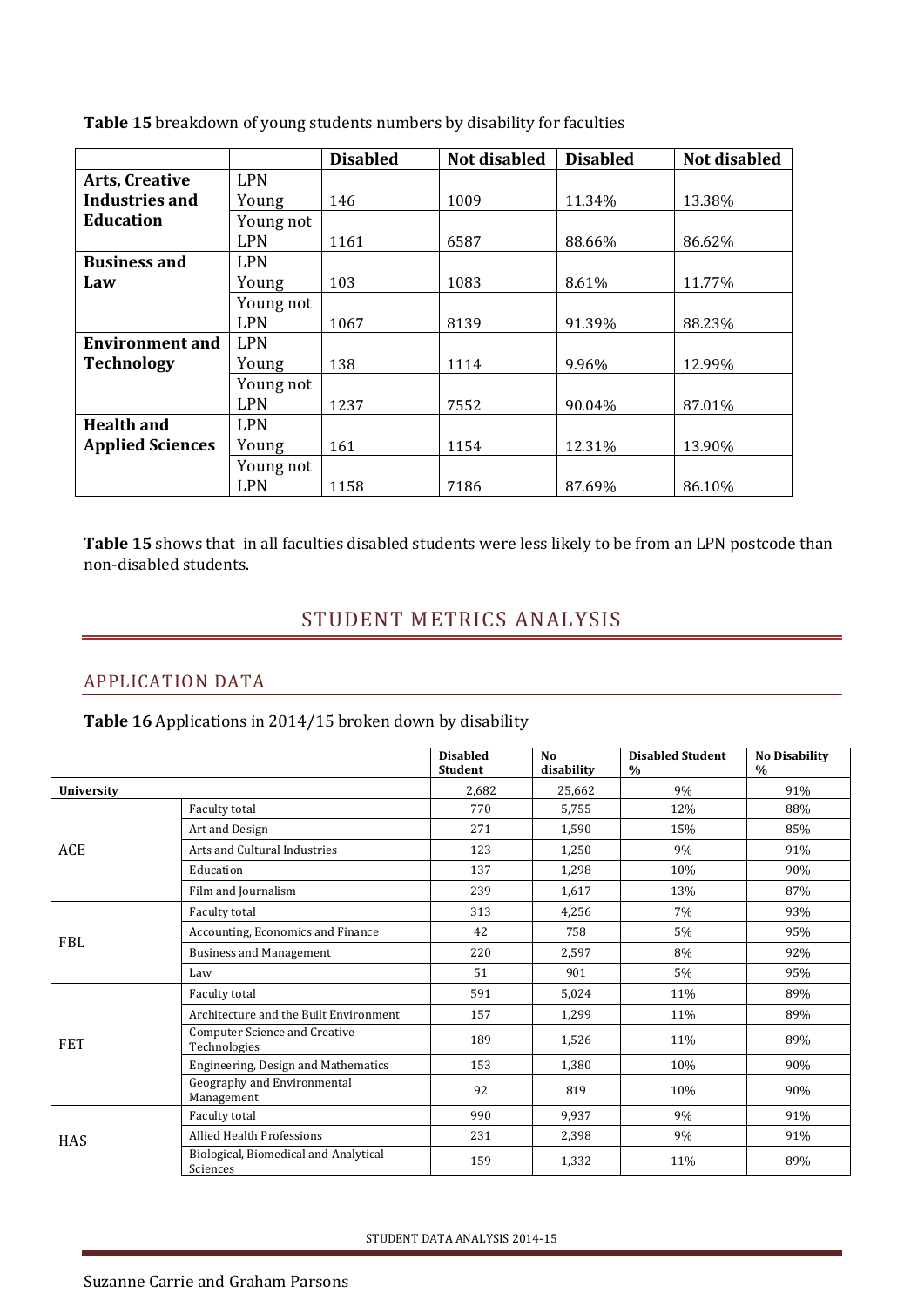|                            | <b>Disabled</b><br><b>Student</b> | No.<br>disability | <b>Disabled Student</b><br>$\%$ | <b>No Disability</b><br>$\frac{0}{0}$ |
|----------------------------|-----------------------------------|-------------------|---------------------------------|---------------------------------------|
| Health and Social Sciences | 205                               | 2,250             | 8%                              | 92%                                   |
| Nursing and Midwifery      | 395                               | 3.957             | 9%                              | 91%                                   |

Key highlights from the admissions data broken down by age across faculties and departments are:

- Across the university around 9% of all applicants disclose an application.
- This average disguises some variation, with some departments in ACE (Art & Design and Film & Journalism) having much greater numbers of applications from disabled students.
- Equally, Architecture & the Built Environment and Computer Science in FET have slightly higher proportions of disabled applicants.
- Applicants are less likely to disclose a disability in FBL: particularly in Law and Accounting where only 5% of applicants disclose a disability.

## <span id="page-11-0"></span>ENROLMENTS AND CONVERSION

| Table 17 Enrolments data by disability status and DSA status across the unviersity |  |  |
|------------------------------------------------------------------------------------|--|--|
|------------------------------------------------------------------------------------|--|--|

|            |                                                          | <b>Disabled</b><br><b>Student</b><br><b>DSA</b> | <b>Disabled</b><br>student no<br><b>DSA</b> | N <sub>0</sub><br>disability | <b>Disabled</b><br><b>Student</b><br>$(DSA)$ % | <b>Disabled</b><br>student %<br>(no DSA) | No<br><b>Disability</b><br>$\frac{0}{0}$ |
|------------|----------------------------------------------------------|-------------------------------------------------|---------------------------------------------|------------------------------|------------------------------------------------|------------------------------------------|------------------------------------------|
| University |                                                          | 453                                             | 320                                         | 5387                         | 7%                                             | 5%                                       | 92%                                      |
|            | Faculty total                                            | 124                                             | 78                                          | 1063                         | 10%                                            | 6%                                       | 90%                                      |
|            | Art and Design                                           | 49                                              | 27                                          | 273                          | 14%                                            | 8%                                       | 85%                                      |
| ACE        | Arts and Cultural Industries                             | 14                                              | 18                                          | 250                          | 5%                                             | 6%                                       | 95%                                      |
|            | Education                                                | 26                                              | 13                                          | 205                          | 11%                                            | 5%                                       | 89%                                      |
|            | Film and Journalism                                      | 36                                              | 20                                          | 336                          | 9%                                             | $5\%$                                    | 90%                                      |
|            | Faculty total                                            | 56                                              | 50                                          | 1114                         | 5%                                             | 4%                                       | 95%                                      |
| <b>FBL</b> | Accounting, Economics and<br>Finance                     | 13                                              | 10                                          | 244                          | 5%                                             | 4%                                       | 95%                                      |
|            | <b>Business and Management</b>                           | 35                                              | 27                                          | 656                          | 5%                                             | 4%                                       | 95%                                      |
|            | Law                                                      | 8                                               | 13                                          | 214                          | 4%                                             | 5%                                       | 96%                                      |
|            | Faculty total                                            | 105                                             | 73                                          | 1145                         | 8%                                             | 6%                                       | 92%                                      |
|            | Architecture and the Built<br>Environment                | 28                                              | 14                                          | 274                          | 9%                                             | 4%                                       | 91%                                      |
| <b>FET</b> | Computer Science and<br><b>Creative Technologies</b>     | 29                                              | 20                                          | 341                          | 7%                                             | $5\%$                                    | 92%                                      |
|            | Engineering, Design and<br><b>Mathematics</b>            | 32                                              | 23                                          | 333                          | 8%                                             | 6%                                       | 91%                                      |
|            | Geography and<br><b>Environmental Management</b>         | 16                                              | 16                                          | 198                          | 7%                                             | 7%                                       | 93%                                      |
|            | Faculty total                                            | 158                                             | 110                                         | 1668                         | 8%                                             | 6%                                       | 91%                                      |
| <b>HAS</b> | <b>Allied Health Professions</b>                         | 31                                              | 12                                          | 208                          | 12%                                            | 5%                                       | 87%                                      |
|            | Biological, Biomedical and<br><b>Analytical Sciences</b> | 33                                              | 19                                          | 345                          | 8%                                             | 5%                                       | 91%                                      |
|            | Health and Social Sciences                               | 39                                              | 35                                          | 519                          | 7%                                             | 6%                                       | 93%                                      |
|            | Nursing and Midwifery                                    | 55                                              | 44                                          | 596                          | 8%                                             | 6%                                       | 92%                                      |

**Table 17** shows enrolment data for first year students reporting whether they were disabled and whether these students were in receipt of DSA. In almost all departments more students with a disclosed disability are in receipt of DSA than not – an important factor because of the recognised effect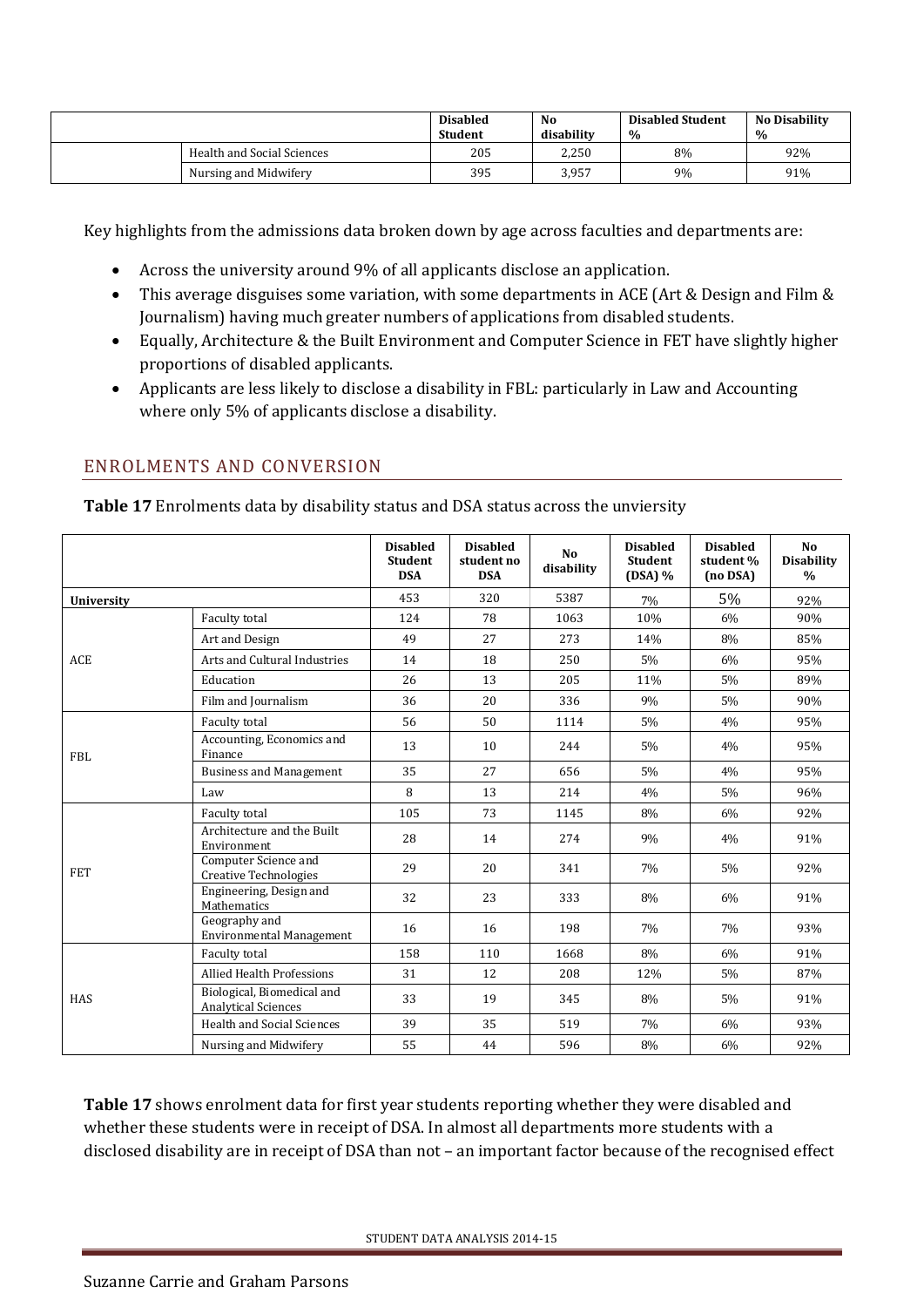of DSA on success throughout university (as a means by which the student can access a range of support to ensure equitable progression).

|            |                                                | <b>Disabled Student</b> | No disability |
|------------|------------------------------------------------|-------------------------|---------------|
| University |                                                | 29%                     | 21%           |
|            | Faculty total                                  | 26%                     | 18%           |
|            | Art and Design                                 | 28%                     | 17%           |
| <b>ACE</b> | Arts and Cultural Industries                   | 26%                     | 20%           |
|            | Education                                      | 28%                     | 16%           |
|            | Film and Journalism                            | 23%                     | 21%           |
| FBL        | Faculty total                                  | 34%                     | 26%           |
|            | Accounting, Economics and Finance              | 53%                     | 32%           |
|            | <b>Business and Management</b>                 | 28%                     | 25%           |
|            | Law                                            | 42%                     | 24%           |
|            | Faculty total                                  | 30%                     | 23%           |
|            | Architecture and the Built Environment         | 27%                     | 21%           |
| <b>FET</b> | Computer Science and Creative Technologies     | 26%                     | 22%           |
|            | Engineering, Design and Mathematics            | 36%                     | 24%           |
|            | Geography and Environmental Management         | 35%                     | 24%           |
|            | Faculty total                                  | 27%                     | 17%           |
|            | <b>Allied Health Professions</b>               | 19%                     | 9%            |
| <b>HAS</b> | Biological, Biomedical and Analytical Sciences | 33%                     | 26%           |
|            | <b>Health and Social Sciences</b>              | 36%                     | 23%           |
|            | Nursing and Midwifery                          | 25%                     | 15%           |

**Table 18** conversion data broken down by disability status

The enrolment and conversion tables show that applicants who disclose a disability are more likely to enrol. This pattern applies regardless of the overall proportion of applications from disabled applicants (conversion rates in FBL remain significantly higher for disabled applicants despite low numbers of applicants).

Overall, the pattern remains similar to applications: Arts subjects enrolling the largest number of disabled students (as a proportion of their overall intake) and FBL generally enrolling far fewer disabled students.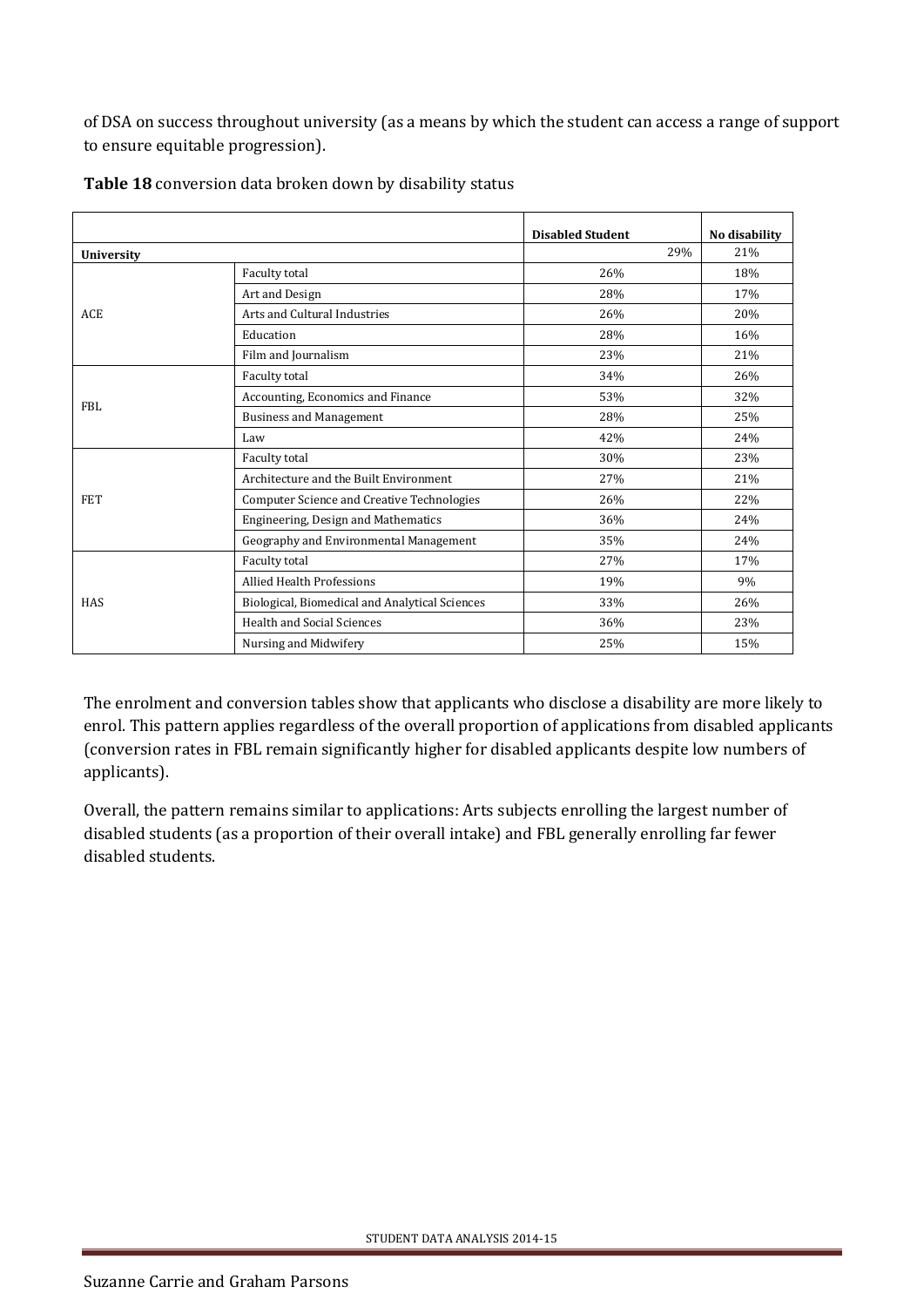## PROGRESSION

| <b>Transition</b>          | Age group              | <b>Total</b> | <b>No</b> | <b>No Progression</b> | <b>Progression</b> | <b>Qualified</b> | No HE $%$ | <b>No</b>   | <b>Progression</b> | <b>Qualified %</b> |
|----------------------------|------------------------|--------------|-----------|-----------------------|--------------------|------------------|-----------|-------------|--------------------|--------------------|
| point                      |                        | #            | HE        |                       |                    |                  |           | Progression | $\%$               |                    |
| Year 1-2<br>(2010)         | <b>Disabled</b>        | 594          | 47        | 48                    | 499                |                  | 8%        | 8%          | 84%                | $0\%$              |
| 2011)                      | <b>Not</b><br>disabled | 3962         | 514       | 187                   | 3260               |                  | 13%       | 5%          | 82%                | $0\%$              |
| Year $2 - 3$<br>$(2011$ to | Disabled               | 549          | 41        | 45                    | 463                |                  | 7%        | 8%          | 84%                | $0\%$              |
| 2012)                      | <b>Not</b><br>disabled | 3447         | 213       | 136                   | 3094               | 4                | 6%        | 4%          | 90%                | $0\%$              |
| Year 3-4                   | <b>Disabled</b>        | 511          | 30        | 64                    | 52                 | 365              | 6%        | 13%         | 10%                | 71%                |
| $(2012$ to                 | <b>Not</b>             |              |           |                       |                    |                  |           |             |                    |                    |
| 2013)                      | disabled               | 3245         | 163       | 199                   | 180                | 2703             | 5%        | 6%          | 6%                 | 83%                |
| Year 4-5                   | Disabled               | 121          | 21        | 23                    | 12                 | 65               | 17%       | 19%         | 10%                | 54%                |
| $(2013$ to                 | Not                    |              |           |                       |                    |                  |           |             |                    |                    |
| 2014)                      | disabled               | 414          | 74        | 39                    | 32                 | 269              | 18%       | 9%          | 8%                 | 65%                |

**Table 19** cohort comparison across 4 years by disability status

<span id="page-13-0"></span>**Table 19** shows that at the end of first year, disabled students were less likely to have withdrawn from HE and were more likely to have made appropriate progression to the next level of study. However, this pattern inverts in the next year when disabled students are less likely to have made appropriate progression and are slightly more likely to have withdrawn. By the end of year 3, disabled students are less likely to have qualified and only half of those who return for an additional year of study graduate in that extra year.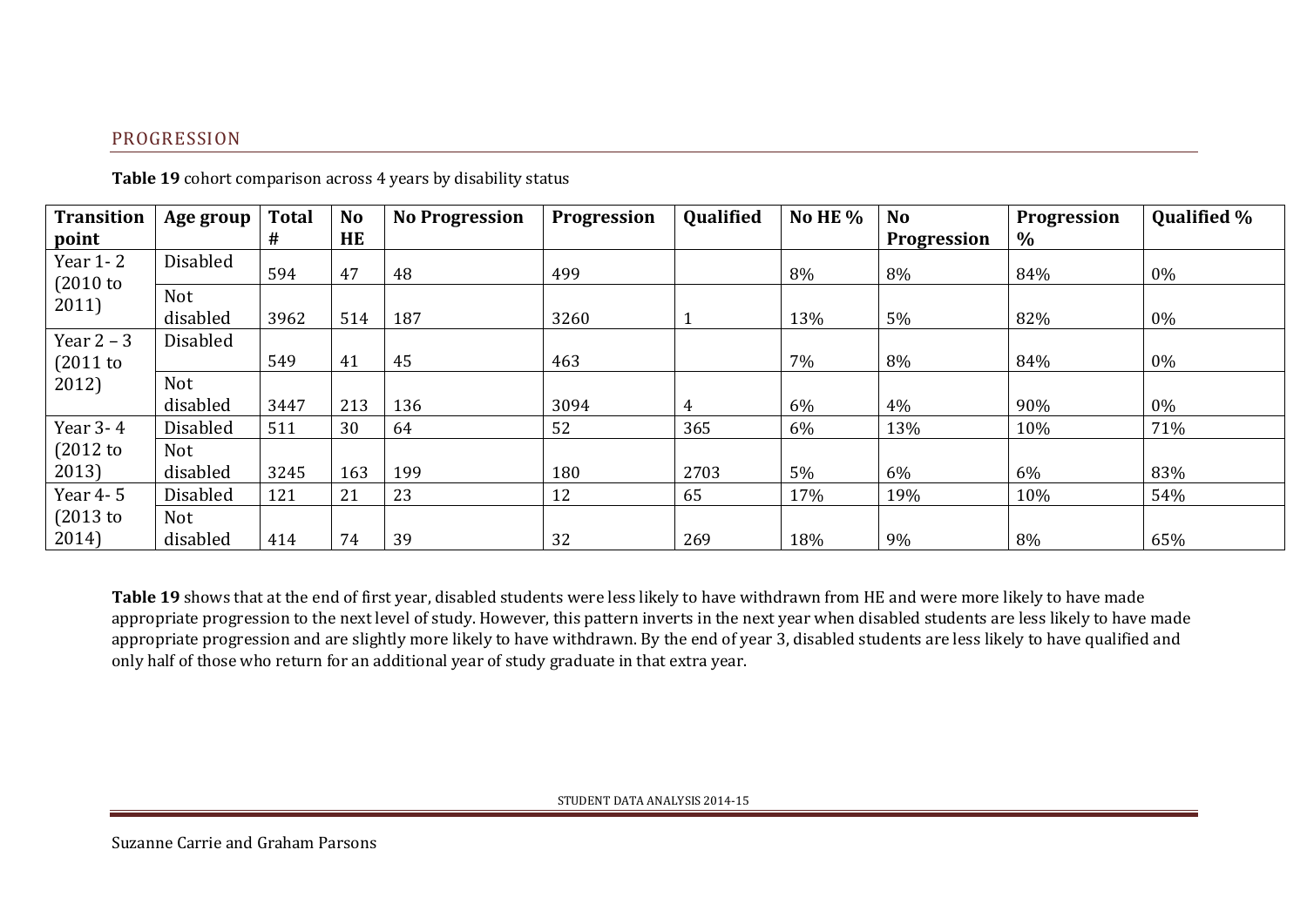| <b>Transition</b>  | Age group         | <b>Total</b> | N <sub>o</sub> | <b>No</b>       | Progression    | <b>Qualified</b> | No HE $%$ | N <sub>o</sub>     | <b>Progression</b> | <b>Qualified %</b> |
|--------------------|-------------------|--------------|----------------|-----------------|----------------|------------------|-----------|--------------------|--------------------|--------------------|
| point              |                   | #            | <b>HE</b>      | Progression     |                |                  |           | <b>Progression</b> | $\%$               |                    |
| Year 1-2<br>(2010) | In receipt of DSA | 405          | 23             | 33              | 349            |                  | 6%        | 8%                 | 86%                | 0%                 |
| 2011)              | Not in receipt of |              |                |                 |                |                  |           |                    |                    |                    |
|                    | <b>DSA</b>        | 32           |                | $\overline{4}$  | 27             |                  | 3%        | 13%                | 84%                | 0%                 |
|                    | Not known         | 157          | 23             | 11              | 123            |                  | 15%       | 7%                 | 78%                | 0%                 |
| Year $2 - 3$       | In receipt of DSA |              |                |                 |                |                  |           |                    |                    |                    |
| $(2011$ to         |                   | 384          | 26             | 37              | 321            |                  | 7%        | 10%                | 84%                | $0\%$              |
| 2012)              | Not in receipt of |              |                |                 |                |                  |           |                    |                    |                    |
|                    | <b>DSA</b>        | 31           |                |                 | 29             |                  | 3%        | 3%                 | 94%                | 0%                 |
|                    | Not known         | 134          | 14             | $7\phantom{.0}$ | 113            |                  | 10%       | 5%                 | 84%                | 0%                 |
| Year 3-4           | In receipt of DSA | 360          | 20             | 45              | 37             | 258              | 6%        | 13%                | 10%                | 72%                |
| $(2012$ to         | Not in receipt of |              |                |                 |                |                  |           |                    |                    |                    |
| 2013)              | <b>DSA</b>        | 30           | 2              | $7\phantom{.0}$ | 4              | 17               | 7%        | 23%                | 13%                | 57%                |
|                    | Not known         | 121          | 8              | 12              | 11             | 90               | 7%        | 10%                | 9%                 | 74%                |
| Year 4-5           | In receipt of DSA | 84           | 11             | 19              | 10             | 44               | 13%       | 23%                | 12%                | 52%                |
| (2013)             | Not in receipt of |              |                |                 |                |                  |           |                    |                    |                    |
| 2014)              | <b>DSA</b>        | 11           | 3              |                 |                |                  | 27%       | 9%                 | 0%                 | 64%                |
|                    | Not known         | 26           | 7              | 3               | $\overline{2}$ | 14               | 27%       | 12%                | 8%                 | 54%                |

**Table 20** cohort comparison across 4 years by for disabled students comparing the progression by DSA status

**Table 20** compares the same pathways for disabled students by DSA status: In first year, disabled students who are not in receipt of DSA are significantly more likely to withdraw and these students are also more likely to not make appropriate progress from year to year. Students who are in receipt of DSA are still less likely to qualify at the end of year 3 than non-disabled students (comparing with the previous table) but are 20pp more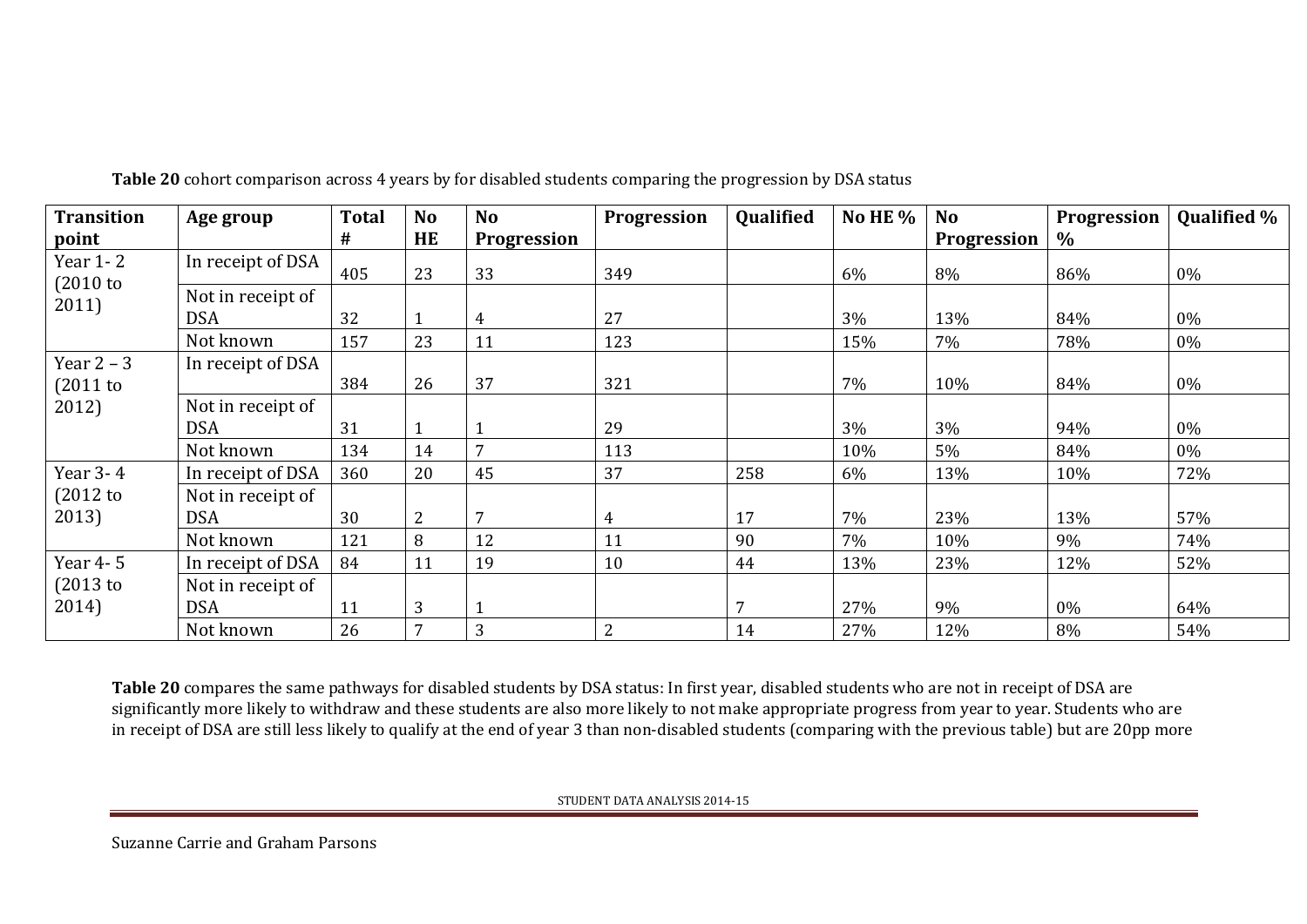likely to graduate than disabled students not in receipt of DSA. The Equality Challenge Unit reports that a higher proportion of disabled students in receipt of DSA received a first/2.1 than those who did not receive DSA.<sup>3</sup>

| <b>Transition</b><br>point     | Age group             | <b>Total</b> | N <sub>o</sub> | <b>No</b>          | Progression | Qualified      | No HE         | <b>No</b>          | <b>Progression</b> | Qualified     |
|--------------------------------|-----------------------|--------------|----------------|--------------------|-------------|----------------|---------------|--------------------|--------------------|---------------|
|                                |                       | #            | HE             | <b>Progression</b> |             |                | $\frac{0}{0}$ | <b>Progression</b> | $\%$               | $\frac{0}{0}$ |
| <b>Year 1-2</b><br>$(2010)$ to | Learning difficulties | 381          | 33             | 28                 | 320         |                | 9%            | 7%                 | 84%                | 0%            |
| 2011)                          | Mental health         |              |                |                    |             |                |               |                    |                    |               |
|                                | difficulties          | 82           | 4              | 8                  | 70          |                | 5%            | 10%                | 85%                | 0%            |
|                                | Other disabilities    | 131          | 10             | 12                 | 109         |                | 8%            | 9%                 | 83%                | 0%            |
|                                | No disability or not  |              |                |                    |             |                |               |                    |                    |               |
|                                | known                 | 3962         | 514            | 187                | 3260        | $\mathbf{1}$   | 13%           | 5%                 | 82%                | 0%            |
| Year $2 -$                     | Learning difficulties |              |                |                    |             |                |               |                    |                    |               |
| 3                              |                       | 349          | 29             | 20                 | 300         |                | 8%            | 6%                 | 86%                | 0%            |
| $(2011$ to                     | Mental health         |              |                |                    |             |                |               |                    |                    |               |
| 2012)                          | difficulties          | 79           | 3              | 15                 | 61          |                | 4%            | 19%                | 77%                | 0%            |
|                                | Other disabilities    | 121          | 9              | 10                 | 102         |                | 7%            | 8%                 | 84%                | 0%            |
|                                | No disability or not  |              |                |                    |             |                |               |                    |                    |               |
|                                | known                 | 3447         | 213            | 136                | 3094        | $\overline{4}$ | 6%            | 4%                 | 90%                | 0%            |
| Year 3-4                       | Learning difficulties | 321          | 18             | 30                 | 25          | 248            | 6%            | 9%                 | 8%                 | 77%           |
| $(2012$ to                     | Mental health         |              |                |                    |             |                |               |                    |                    |               |
| 2013)                          | difficulties          | 77           | 4              | 20                 | 13          | 40             | 5%            | 26%                | 17%                | 52%           |
|                                | Other disabilities    | 113          | 8              | 14                 | 14          | 77             | 7%            | 12%                | 12%                | 68%           |
|                                | No disability or not  |              |                |                    |             |                |               |                    |                    |               |
|                                | known                 | 3245         | 163            | 199                | 180         | 2703           | 5%            | 6%                 | 6%                 | 83%           |
| Year 4-5                       | Specific learning     |              |                |                    |             |                |               |                    |                    |               |
| $(2013$ to                     | difficulties          | 57           | 15             | 8                  | 6           | 28             | 26%           | 14%                | 11%                | 49%           |

**Table 21** cohort comparison across 4 years comparing the progression by three key groupings of disability

 $3$  Equality in HE: statistical report 2015: part 2: students, Equality Challenge Unit, p305

STUDENT DATA ANALYSIS 2014-15

l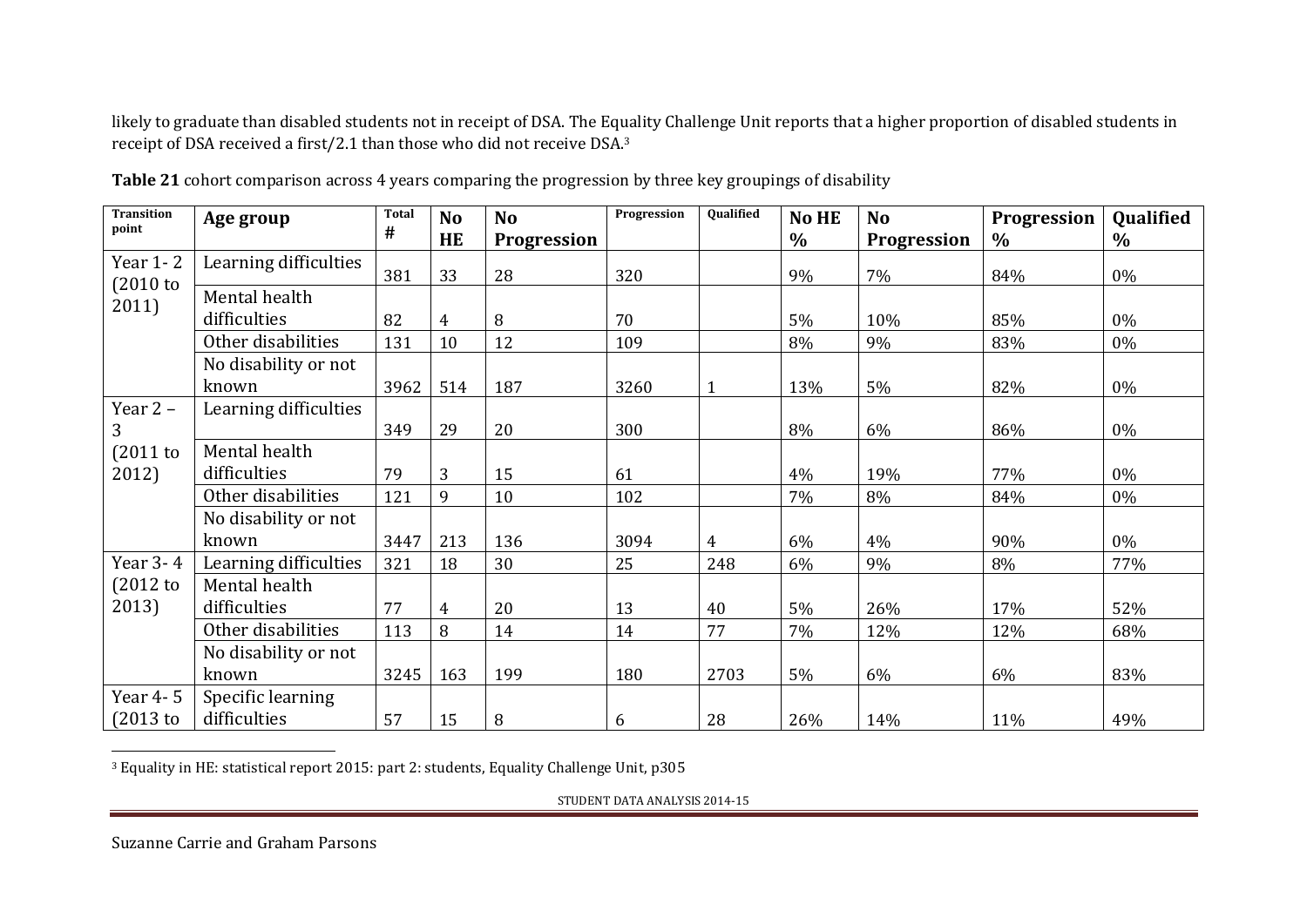| <b>Transition</b> | Age group            | Total | <b>No</b> | <b>No</b>          | Progression | <b>Oualified</b> | <b>No HE</b> | <b>No</b>          | <b>Progression</b> | <b>Qualified</b> |
|-------------------|----------------------|-------|-----------|--------------------|-------------|------------------|--------------|--------------------|--------------------|------------------|
| point             |                      | #     | HE        | <b>Progression</b> |             |                  | $\%$         | <b>Progression</b> | $\%$               | $\%$             |
| 2014)             | Mental health        |       |           |                    |             |                  |              |                    |                    |                  |
|                   | difficulties         | 33    | ັ         |                    |             | 16               | 9%           | 27%                | 15%                | 48%              |
|                   | Other disabilities   | 31    |           |                    |             | 21               | 10%          | 19%                | 3%                 | 68%              |
|                   | No disability or not |       |           |                    |             |                  |              |                    |                    |                  |
|                   | known                | 414   | 74        | 39                 | 32          | 269              | 18%          | 9%                 | 8%                 | 65%              |

**Table 21** shows that students with specific learning difficulties largely make comparable progress through their university programme, when compared to students without disabilities – the exception being that they are less likely to qualify at the end of year 3 due to higher continuation without progression in previous years. Students with mental health difficulties are particularly less likely to make appropriate progress through their university career and the rate of non-progression rises each year suggesting a cumulative effect. However, they are less likely to leave the university than any other group. Only 52% of students with a mental health difficulty graduated at the end of year 3. Students with other disabilities are also less likely to qualify at the end of year 3.

### SATISFACTION

|                                | Number of<br>respondents | Response<br>rate | The teaching on my<br>course | Assessment<br>and feedback | Academic<br>support | <b>Organisation</b><br>and<br>management | Learning<br>resources | Personal<br>development | <b>Overall</b><br><b>Satisfaction</b> | <b>Students</b><br><b>Union</b> |
|--------------------------------|--------------------------|------------------|------------------------------|----------------------------|---------------------|------------------------------------------|-----------------------|-------------------------|---------------------------------------|---------------------------------|
| No known disability            | 3113                     | 76%              | 87                           | 71                         | 82                  | 75                                       | 88                    | 83                      | 85                                    | 68                              |
| A specific learning disability | 256                      | 74%              | 87                           | 69                         | 80                  | 70                                       | 88                    | 82                      | -84                                   | 68                              |
| Other disabilities             | 128                      | 70%              | 89                           | 73                         | 84                  | 76                                       | 83                    | 81                      | 88                                    | 67                              |
| Disabled total                 | 384                      | 72%              | 88                           | 71                         | 82                  | 70<br>73                                 | 86                    | 82                      | 86                                    | 68                              |

**Table 22** NSS scores broken down by disability status

<span id="page-16-0"></span>**Table 22** shows that overall, disabled students were slightly more satisfied with the university than non-disabled students but this average reflected the higher scores given by students with disabilities other than specific learning difficulties – whereas this group of students reported a slightly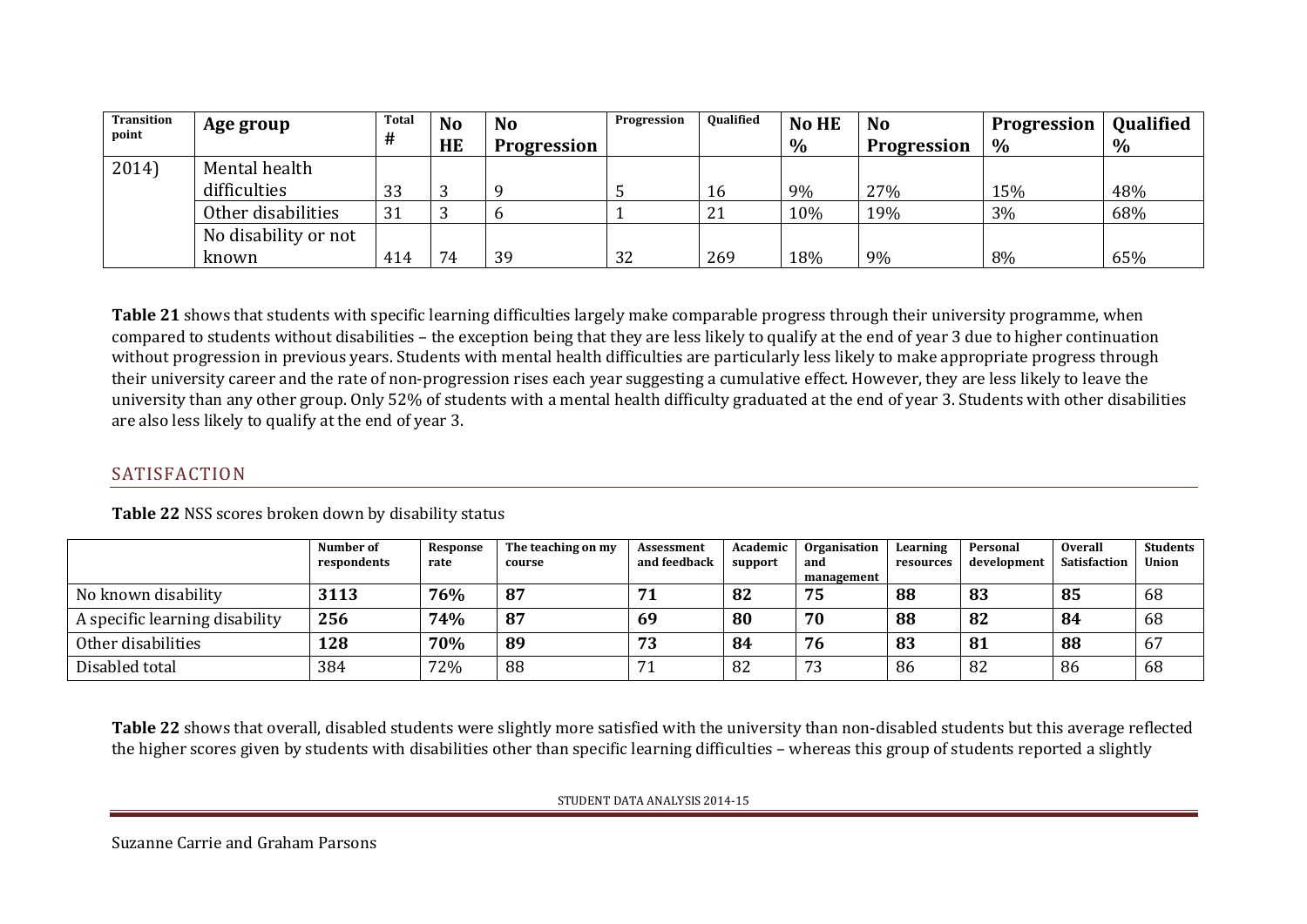lower level of satisfaction than those without disabilities. Further, disabled students were slightly less likely to complete the survey – particularly those with other disabilities.

Comparing the sub questions, we can see that disabled students were less satisfied with the organisation and management, with this particularly being the case for students with specific learning difficulties.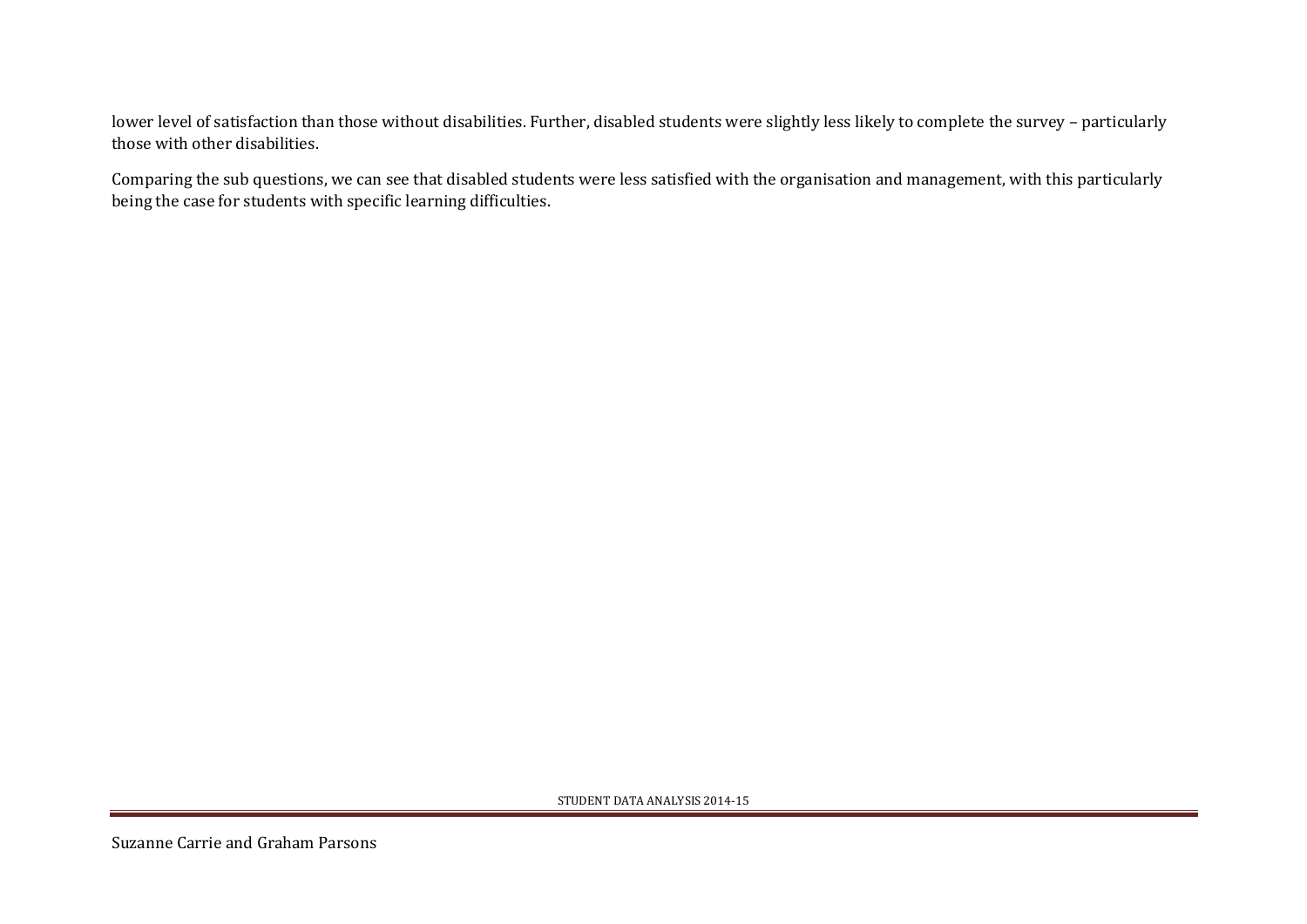### GOOD HONOURS AND DEGREE CLASSIFICATION

|              | 12/13                                           |        | 13/14         |                                | 14/15         |                                |  |
|--------------|-------------------------------------------------|--------|---------------|--------------------------------|---------------|--------------------------------|--|
|              | Good<br><b>Enrols</b><br><b>Honours</b><br>Rate |        | <b>Enrols</b> | Good<br><b>Honours</b><br>Rate | <b>Enrols</b> | Good<br><b>Honours</b><br>Rate |  |
| Disabled     | 523                                             | 72.28% | 584           | 73.29%                         | 529           | 71.46%                         |  |
| Not disabled | 3533                                            | 75.97% | 3974          | 77.20%                         | 3215          | 78.10%                         |  |

**Table 23** good honours rates for the university for disabled/not disabled students over time

#### **Table 24** degree classification rates for the university by age over time

<span id="page-18-0"></span>

|          | 12/13 |       |                |       |    |       |     |               | 13/14 |       |                |       |    |       | 14/15 |      |           |       |                |       |        |       |     |               |
|----------|-------|-------|----------------|-------|----|-------|-----|---------------|-------|-------|----------------|-------|----|-------|-------|------|-----------|-------|----------------|-------|--------|-------|-----|---------------|
|          | 1st   |       | U <sub>2</sub> |       | L2 |       | 3rd |               | 1st   |       | U <sub>2</sub> |       | L2 |       | 3rd   |      | 1st       |       | U <sub>2</sub> |       | L2     |       | 3rd |               |
|          |       | $\%$  | #              | $\%$  | #  | $\%$  | #   | $\%$          | #     | $\%$  | #              | $\%$  | #  | %     | #     | $\%$ | #         | %     | #              | $\%$  | #      | $\%$  | #   | $\%$          |
| disabled | 11    | 20.66 |                | 51.74 | 13 | 24.86 |     | 2.74          | 11    | 19.80 |                | 53.14 | 13 | 24.09 |       | 2.97 | <b>TT</b> | 21.54 |                | 49.55 | 13     | 25.31 |     | 3.59          |
|          |       | $\%$  | 267            | %     |    | $\%$  |     | $\frac{0}{0}$ |       | $\%$  | 311            | 0/2   | 8  |       | -8    | $\%$ |           | %     | 261            | $\%$  | 2<br>∼ | $\%$  |     | $\%$          |
| Not      | 79    | 21.82 | 188            | 54.24 | 76 | 21.61 | 8   | 2.33          | 94    | 23.66 | 212            | 53.61 | 82 | 20.58 | 8     | 2.15 | 80        | 24.81 | 170            | 53.27 | 62     | 19.46 |     | 2.45          |
| disabled |       | $\%$  |                | %     |    |       |     | $\%$          |       | $\%$  | $\bf{0}$       |       |    |       |       | $\%$ | ل.        | %     |                |       | 4      | $\%$  |     | $\frac{0}{0}$ |

**Table 23** shows that disabled students are less likely to achieve good honours than non-disabled students and that the proportion of disabled students achieving good honours has more or less stayed the same (or slightly decreased) in this period whereas the proportion of non-disabled students achieving good honours has steadily increased.

**Table 24** shows that this is likely to be because:

- Disabled students became much less likely to achieve a 1<sup>st</sup> (particularly in 2013/14 and 2014/15)
- Disabled students became much more likely to achieve a 2.2.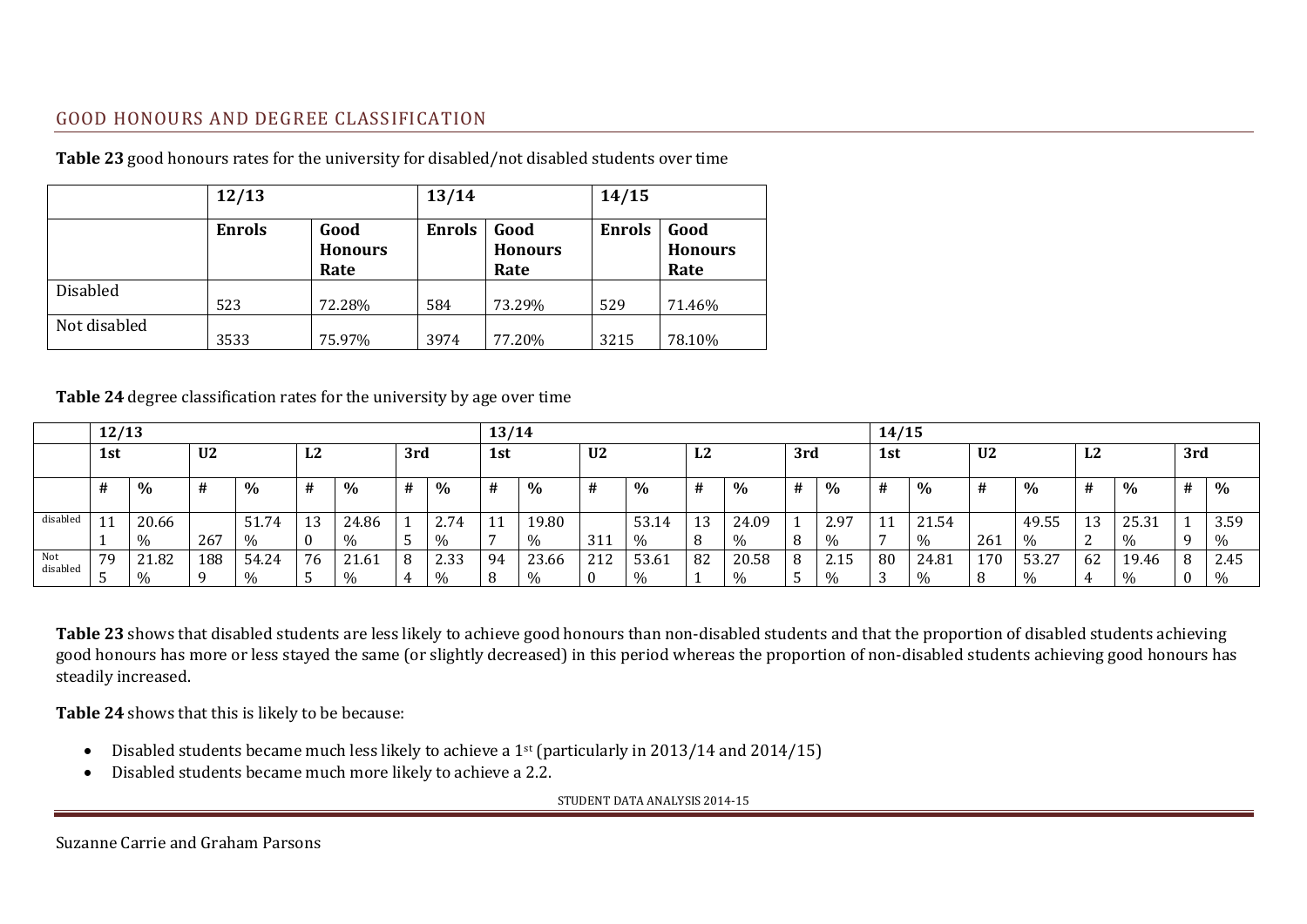$\bullet$  In each year a greater proportion of disabled students than non-disabled students achieve a 3<sup>rd</sup>

|                                                             |                   | 12/13         |                             |               |                             | 14/15         |                             |  |
|-------------------------------------------------------------|-------------------|---------------|-----------------------------|---------------|-----------------------------|---------------|-----------------------------|--|
|                                                             | <b>Row Labels</b> | <b>Enrols</b> | <b>Good Honours</b><br>Rate | <b>Enrols</b> | <b>Good Honours</b><br>Rate | <b>Enrols</b> | <b>Good Honours</b><br>Rate |  |
| Arts, Creative<br><b>Industries and</b><br><b>Education</b> | disabled          | 176           | 76.35%                      | 170           | 80.00%                      | 157           | 78.27%                      |  |
|                                                             | Not disabled      | 1002          | 82.60%                      | 1011          | 80.25%                      | 788           | 79.25%                      |  |
| <b>Business and</b><br>Law                                  | disabled          | 80            | 65.46%                      | 86            | 62.79%                      | 114           | 72.90%                      |  |
|                                                             | Not disabled      | 702           | 69.60%                      | 881           | 75.71%                      | 765           | 81.57%                      |  |
| <b>Environment</b><br>and                                   | disabled          | 107           | 67.29%                      | 111           | 75.68%                      | 93            | 69.89%                      |  |
| <b>Technology</b>                                           | Not disabled      | 711           | 71.71%                      | 727           | 75.93%                      | 571           | 77.76%                      |  |
| <b>Health and</b><br><b>Applied</b><br><b>Sciences</b>      | disabled          | 160           | 74.55%                      | 217           | 70.97%                      | 165           | 64.87%                      |  |
|                                                             | Not disabled      | 1118          | 76.73%                      | 1355          | 76.58%                      | 1091          | 75.02%                      |  |

**Table 25** good honours rates by disability status broken down by faculty

Table 25 shows the variation in good honours rates by faculty over the period. It shows that there is the greatest difference in good honours rates in HAS (where there was nearly a 10pp differential in 2014/15) and where there has been considerable widening of differential over the 3 year period. FBL also has a significant differential but there has been a considerable improvement in the good honours rate for disabled students over the 3 year period. FET saw a significant increase in its good honours rate for disabled students in 2013/14 (and equity between groups achieved) however, 2014/15 has seen a widening in attainment again and an 8pp gap has returned.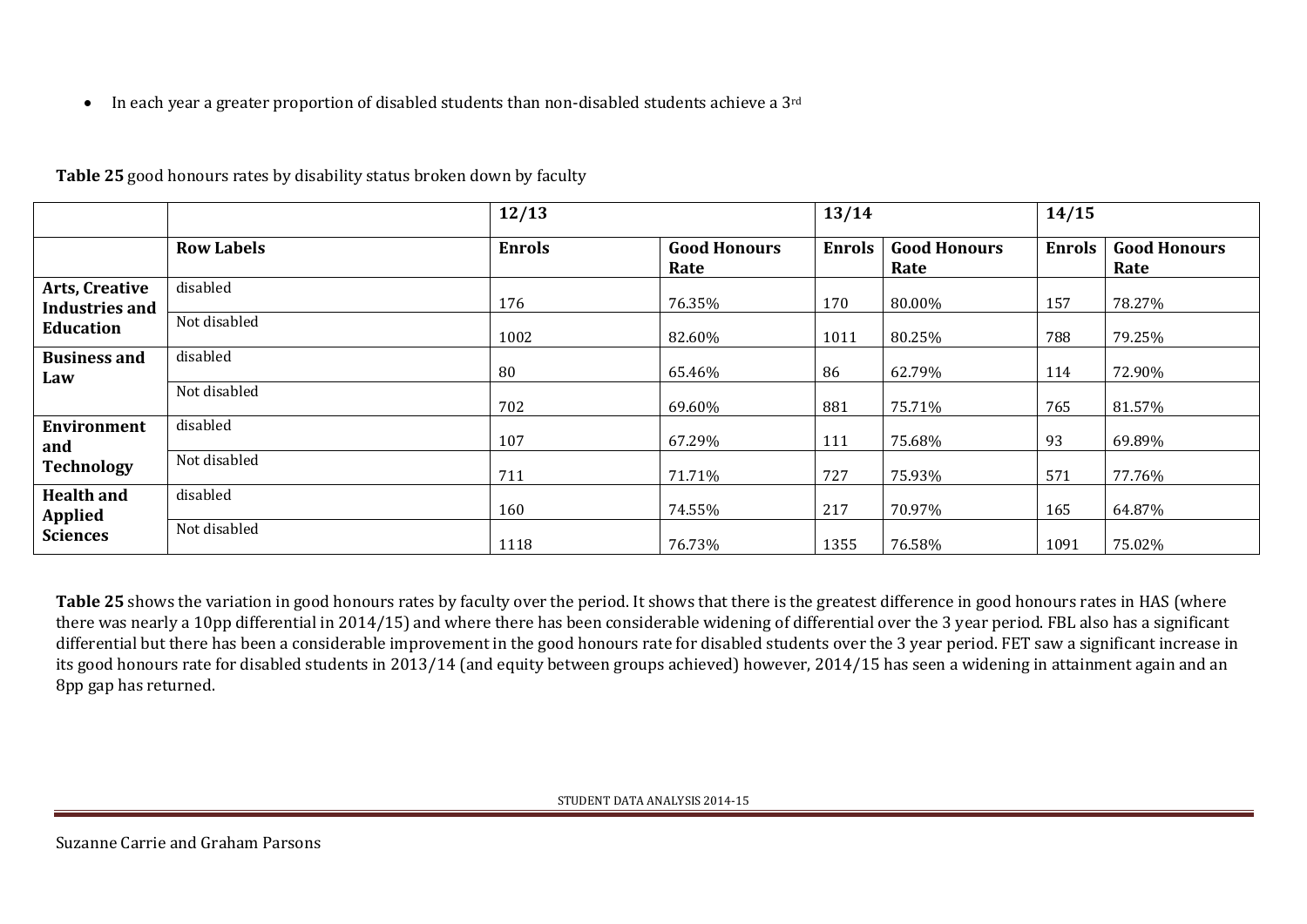|                                    |              | 1st |        | U <sub>2</sub> |        | L2  |               | 3rd |       |
|------------------------------------|--------------|-----|--------|----------------|--------|-----|---------------|-----|-------|
|                                    |              | #   | $\%$   | #              | $\%$   | #   | $\frac{0}{0}$ | #   | $\%$  |
| Arts, Creative Industries and      | disabled     |     |        |                |        |     |               |     |       |
| Education                          |              | 39  | 24.22% | 84             | 54.66% | 30  | 18.63%        | 4   | 2.48% |
|                                    | Not disabled | 167 | 20.61% | 458            | 58.90% | 143 | 17.91%        | 21  | 2.58% |
| <b>Business and Law</b>            | disabled     | 30  | 25.78% | 53             | 43.75% | 28  | 27.34%        | 3   | 3.13% |
|                                    | Not disabled | 195 | 25.81% | 429            | 55.34% | 127 | 17.05%        | 14  | 1.80% |
| <b>Environment and Technology</b>  | disabled     | 21  | 21.21% | 44             | 48.48% | 27  | 29.29%        |     | 1.01% |
|                                    | Not disabled | 181 | 31.53% | 263            | 45.76% | 119 | 21.19%        | 8   | 1.53% |
| <b>Health and Applied Sciences</b> | disabled     | 27  | 15.98% | 80             | 49.70% | 47  | 27.81%        | 11  | 6.51% |
|                                    | Not disabled | 260 | 23.58% | 558            | 51.58% | 236 | 21.50%        | 37  | 3.34% |

**Table 26** degree classification for 2014/15 broken down by disability status and faculty

**Table 26** provides further evidence of differentials in degree outcome by age.

- In Ace, despite overall similar good honours rates, mature students were less likely to achieve a 2.1 (but were more likely to achieve a 1<sup>st</sup> than non-disabled students).
- In FBL, the lower good honours rate for disabled students translates into more 2.2.s (L2) and more 3<sup>rd</sup> class degrees.
- In FET, disabled students were 10pp less likely to achieve both a 1st and 8pp more likely to achieve a 2.2. (L2).
- In HAS, disabled students were less likely to achieve a 1<sup>st</sup> and had a high rate (6.5%) of students achieving a 3<sup>rd</sup> class degree.